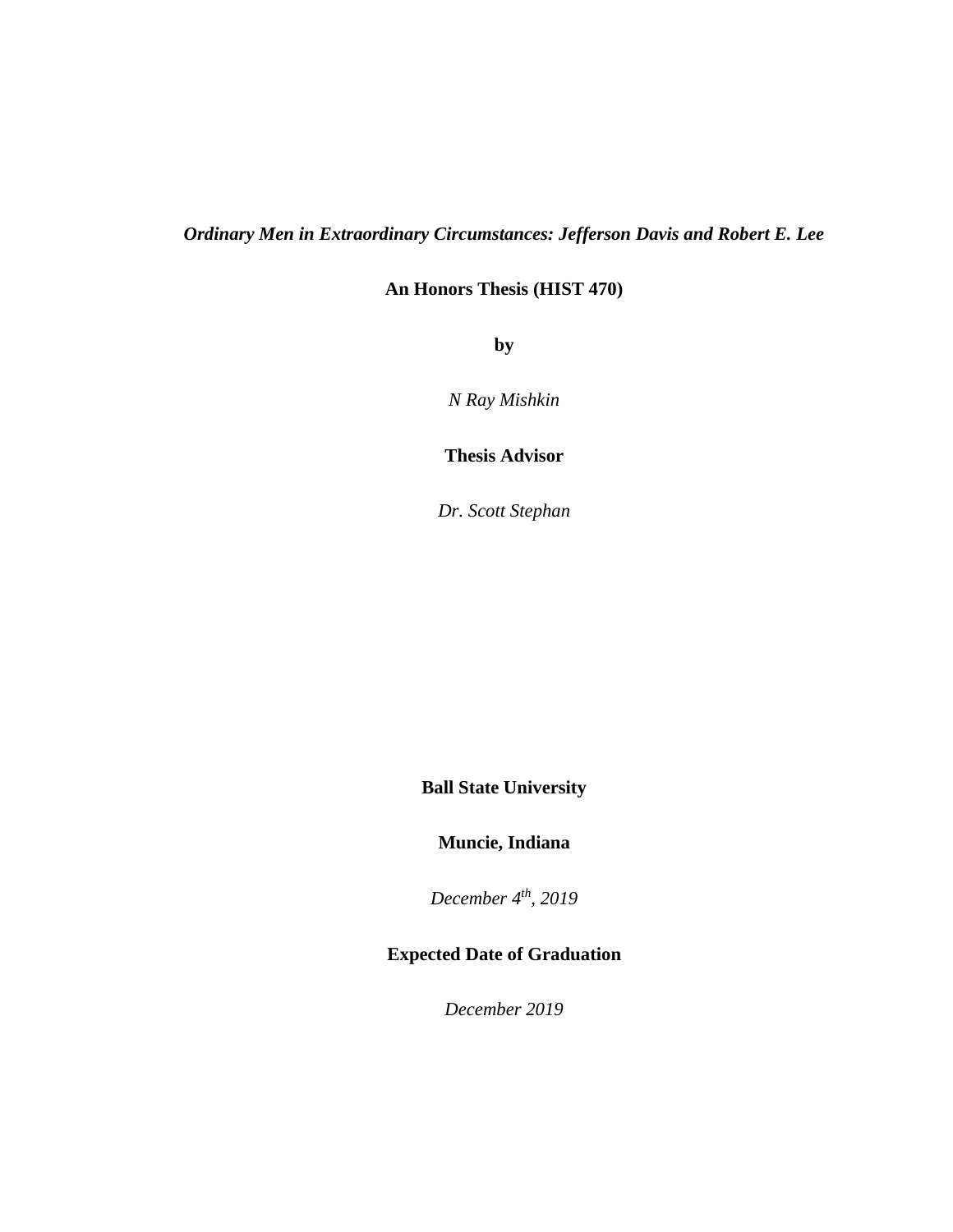### Abstract

Jefferson Davis and Robert E. Lee are the most well-known members of the leadership of the Confederacy during the American Civil War. In the years following the war, both men became mythologized, transformed into something beyond humanity that we cannot reach. Lee becomes the "Reluctant Confederate," who fought for the South out of duty rather than belief in rhetoric. Davis becomes an enigma, the "Sphinx of the Confederacy," whose motivations are unknown to us mere mortals. In truth, both men are much simpler and much more human. They both believed in the Southern cause, with all the white supremacist and pro-slavery attitudes this represented, and the conflict they faced in 1861 was not lack of faith in the Southern system but a moderate stance on secession. After the war, both men made no secret of their desire to justify the actions of the South, and therefore themselves. Neither believed that they had done wrong in seceding, claiming it as a constitutional right. Davis and Lee are remembered not for their character but for their role in Confederate society. They are entirely human, and their enigmatic nature is in truth internal conflict, as they faced life-changing descisions as history was being made all around them.

### Acknowledgements

First of all, I'd like to thank Dr. Scott Stephan, my advisor, for doing a fantastic job of guiding myself and the other HIST 470 students through this process. Dr. Stephan's compliments and words of encouragement were a huge boon to my self-esteem while working on this paper. I'd also like to thank the entire faculty and staff of the Honors College for guiding me through this process and helping me through the multiple misconceptions I had about the process. I'd like to thank several of the professors of the History Department for nurturing my love of History, Drs. Nicole Etcheson, Bruce Geelhoed, Emily Johnson, Edward Krzemienski, and Carolyn Malone.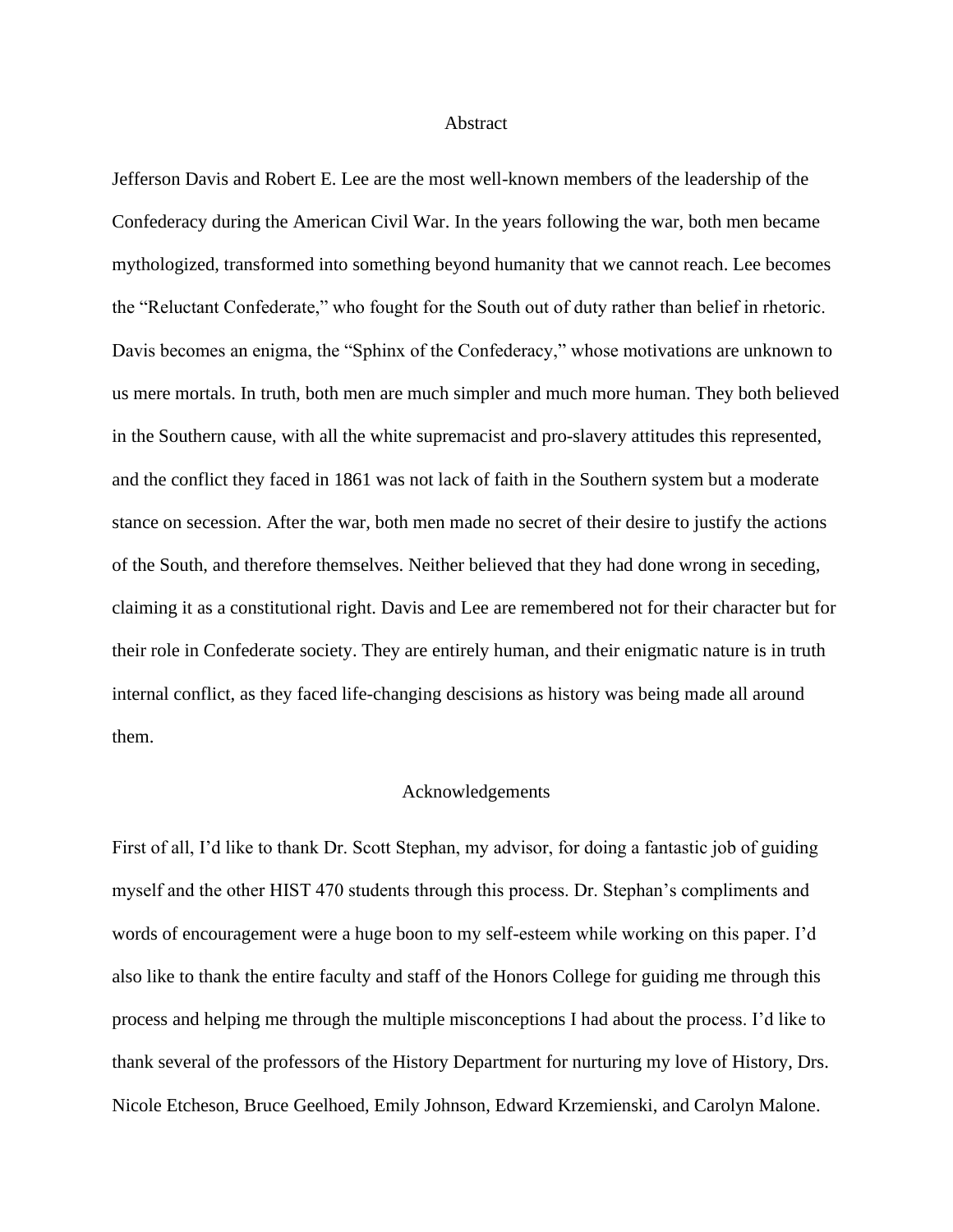I'd also like to thank several teachers from my high school, Carrol Bilbrey, Malcolm Gilchrist, Mellissa Frey, and Dave Pappas, for teaching me the basics of writing and that I was better at it than I thought. I'd like to thank Dr. Andrea Wolfe of the Honors College for guiding me through the process of writing at a college level during the Honors Humanities Sequence. I'd like to thank the State of Indiana for paying the lion's share of the money it cost me to go to college. And lastly, I'd like to thank my parents, Dr. Tracy Mishkin and George and Dianne Kelly, who never gave up on me and knew I would succeed even when I didn't believe in myself.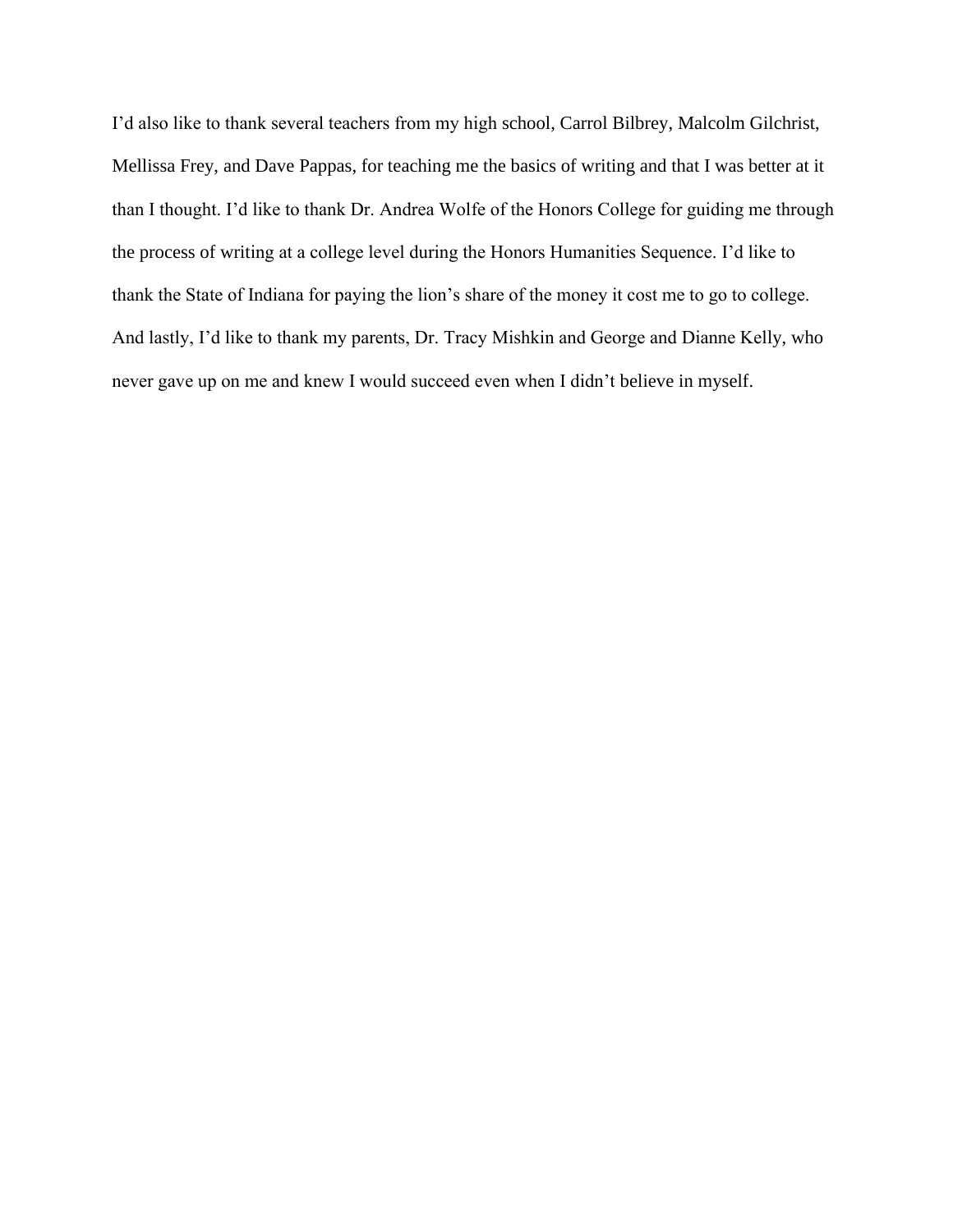### Process Analysis Statement

The story of this thesis truly begins when I was in middle school. In middle school, essay writing was not an assignment as much as it was a punishment. At my school, serious misbehavior would be punished with writing assignments on why the rules you had broken were in place. These were assigned with no guidance and were enormously stressful for twelve-year-old me. It was sink or swim whether you wrote something acceptable. This experience made it very hard for me to write academically in the future.

In high school, I suffered from writing anxiety even as I learned to write at a high school level and was routinely praised for my writing. Senior year stands out in particular because I simultaneously wrote the worst paper I ever wrote for a grade and two papers I am still proud of to this day. One was a research project on Henry VIII for a European History class, the first proper historical research paper I wrote, and the other was an assignment for English class. This English assignment stressed me out enormously, despite a three-page minimum length. In a strange twist, I wrote three pages before realizing I needed to double-space my paper. The resulting five-page paper was the first time I felt like I could write something lengthy and substantive for a writing assignment.

Before college, I had never written anything longer than five or six pages. When I took EDPS 251 my Freshman year, I was expected to turn in a ten-page paper for my final project. What ended up making it manageable was that it neatly broke into smaller chunks of two to three pages. It would take a while before I learned to apply that lesson to other writing assignments.

As I continued in college, I experienced ups and downs in writing. A refusal to change a topic that wasn't working contributed to a mediocre paper turned in at the last minute after an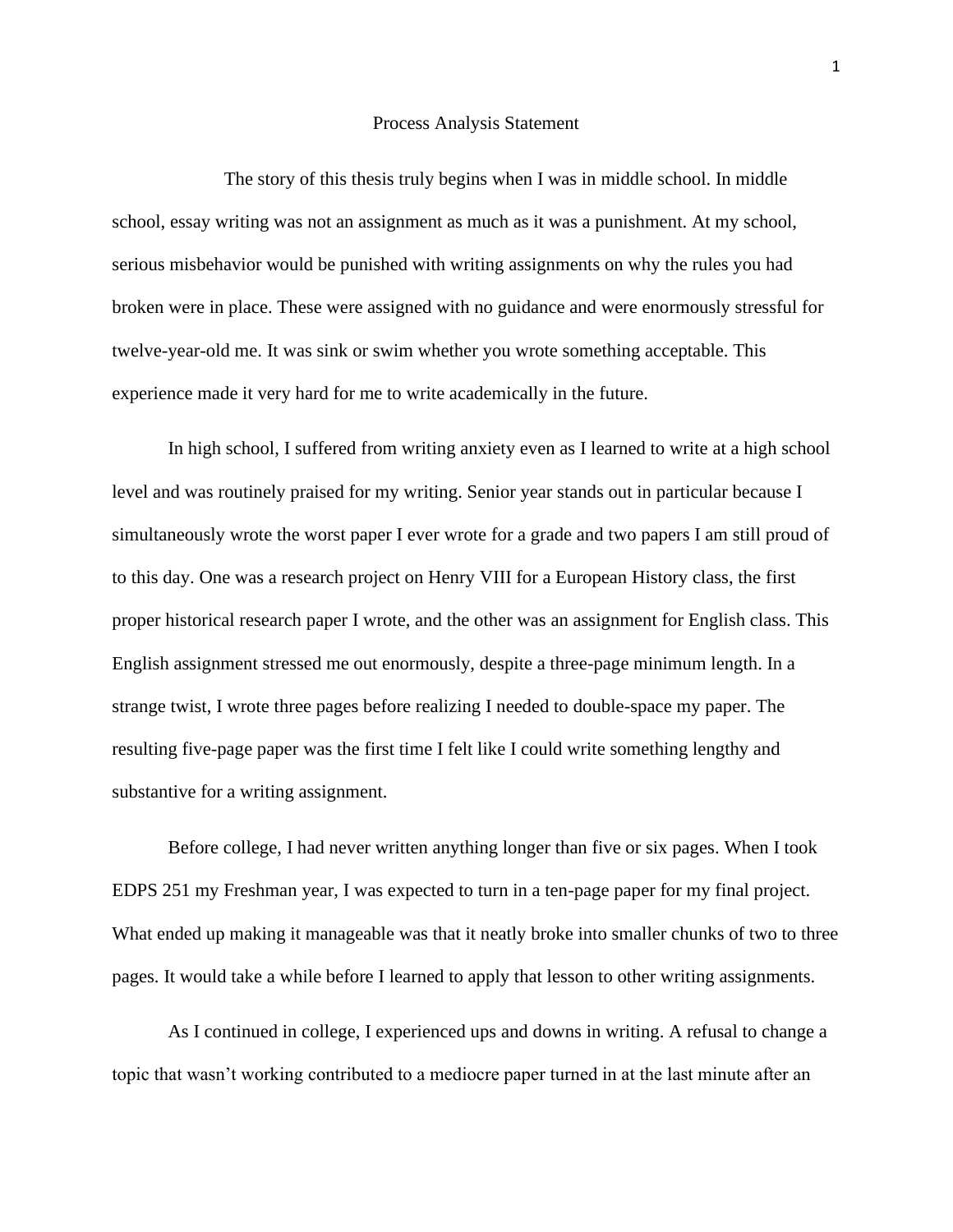enormous amount of stress. I was fortunate to have good professors my first two years who helped me work through the stress of writing college-length papers. Still, the Honors thesis hung over my head like the Sword of Damocles.

After several changes of major, I settled into majoring in History, which came with its own thesis, HIST 470. Having HIST 470 count as HONR 499 created enough stress before I even began writing. Nervous about a deadline that turned out to not exist, I submitted my proposal to the Honors College before I had finalized a topic. Brainstorming a topic for this project with my advisor, Dr. Stephen, was a process of narrowing down broad ideas. Dr. Stephen's specialty was the Civil War era, and of that, the thing that fascinated me the most was General Sherman's letter where he declares "you people of the South don't know what you are doing," and proceeds to explain in prescient detail how the North is militarily and technologically superior to the South. This letter led me to a letter of Robert E. Lee's where he declares "secession is naught but revolution." These two documents led me to the idea of Southern Unionists, which meant letting go of General Sherman, as he was a Northerner. This was where I was when I hastily submitted my thesis.

Dr. Stephan, however, felt Southern Unionists was too broad a topic for my thesis, especially as I had planned to talk about political leaders, military figures, and civilians in multiple parts of the Confederacy as well as the border states. Talking with Dr. Stephan to narrow things down, I decided to focus on two major figures in the Confederacy, Lee and President Davis. The research I did quickly established than neither man was a Unionist, despite Lee's quote above, but as I did more research and started writing, my finalized thesis and topic came into being.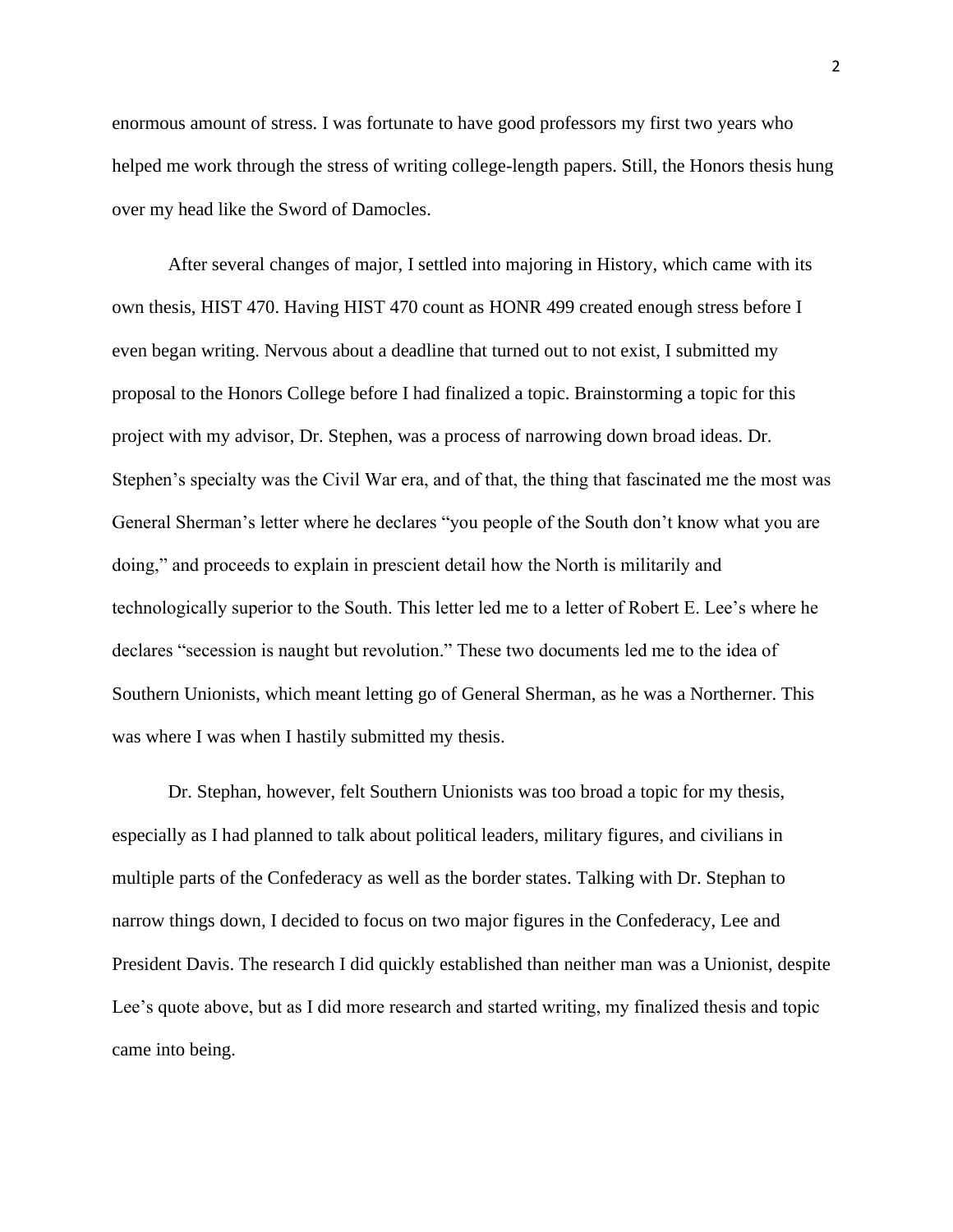As for the writing itself, I knew I needed to pace myself to write something this long. Dr. Stephan's required minimum still approached twice the length of any paper I had written previously. He gave us good advice, however, that called back to my first success writing a paper of daunting length. Rather than think of it as a twenty-plus-page paper, think of it as three sevenpage papers connected together by analysis. The assignments for HIST 470 encouraged this process. A seven-page section draft was due one week, followed two weeks later by a fifteenpage draft that was expected to include two sections and a draft of your introduction. My usual strategy of writing in big chunks on weekends wouldn't work here, so I came up with a new approach. I set a goal for myself of writing one page a day. To avoid stress, I intentionally stopped after about a page of writing a day, even if I had more to say. I didn't want this paper to overwhelm me; I wanted to be able to socialize and take time to myself instead of constantly writing and researching.

When I approached the end of this project, I got a stimulating rush of euphoria that led to me writing five or more pages in a whirlwind of energy. I was so excited and relieved to be done. Writing this paper was strangely easier than I ever would have believed four years ago. The obstacles I encountered were either bureaucratic or my own misinterpretation of instructions and deadlines. Four and a half years of college prepared me for this project better than I ever realized until it was done.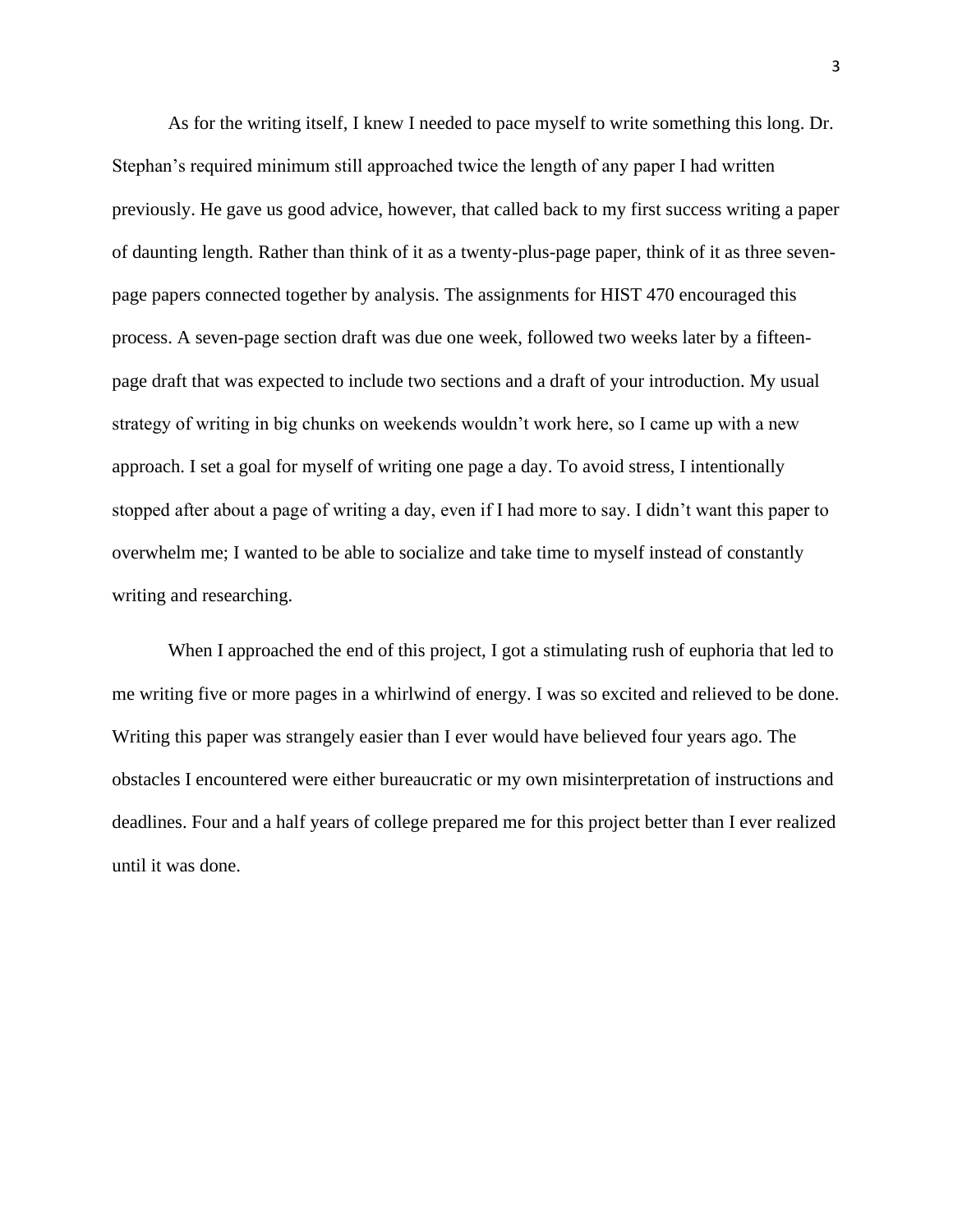### **Introduction**

The American Civil War is probably the most popular historical event in American History outside of living memory. Among casual historians, its battles and leadership are legendary. While an ordinary American probably could not name a single battle of the Mexican-American War, or other nineteenth-century American conflicts, that same ordinary American could easily name a half-dozen battles of the Civil War. Because of this proliferation of information about the Civil War in the popular consciousness, the Civil War's popularity has reached an almost mythical point.

Perhaps no part of the Civil War has been mythologized more than the leadership of the Union and Confederacy. For example, historians who dare to critique Abraham Lincoln tread on thin ice when dealing with popular audiences. And despite losing the war, the Confederate leadership is no less mythologized. Among Confederate leaders, two names stand head and shoulders above the rest: General Robert E. Lee and President Jefferson Davis.

Interestingly, the mythological Lee and Davis are staunch opposites. The Mythical Lee is the "Reluctant Confederate" and the "Great Conciliator," while Davis is seen as the living embodiment of the Southern Cause. Whether that demonizes or glorifies him comes down to the opinions of individuals. And these mythologized images are not new phenomena. The idea of Lee as the "Reluctant Confederate" can be seen as early as 1866, in the book *Life and Campaigns of General Robert E. Lee,* written by James D. McCabe, Jr. In the book's third chapter, entitled "Col. Lee Leaves the Federal Army," McCabe writes that Lee "was motivated by no feeling of ambition or sectional hatred" in his decision to side with the Confederacy.<sup>1</sup> As I discuss later in this essay, "sectional hatred" was absolutely a factor in Lee's decision to secede.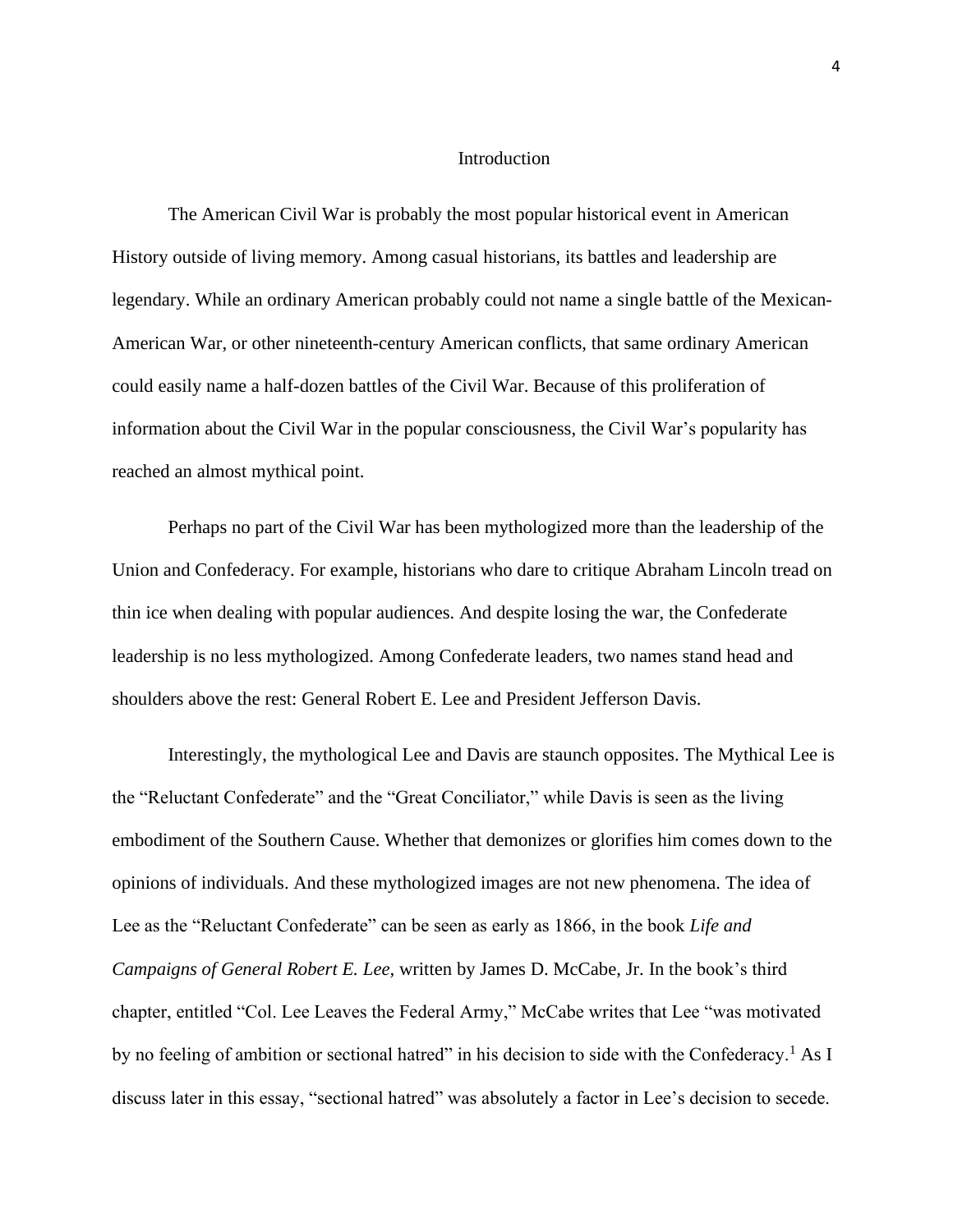Lee states many times that he has no love for the North and his sympathies lie with the South in the secession crisis.

Lee's mythic image would continue into the next century. As early as 1912, historian Gamaliel Bradford, Jr. notes with regret that Lee comes off as aggravatingly perfect,<sup>2</sup> but still glosses over Lee's Southern sympathies when discussing Lee's decision to secede.<sup>3</sup> The mythic Lee only grew stronger over the course of the  $20<sup>th</sup>$  century. Writing in 1977, historian Thomas Connelly notes that "Lee the man has become so intertwined with Lee the hero symbol that the real person has been obscured."<sup>4</sup> Connelly's ultimate picture of Lee is of a tragic figure who felt overwhelmed by his duties, who buried his self-doubt beneath a stoic façade.<sup>5</sup> Alan T. Nolan, writing in 1991, credits Connelly with being the first to attack the mythic Lee, but accuses him of not going far enough in dismantling what Nolan views as inherent contradictions in Lee's legacy. 6

Where Lee became mythologized almost immediately after the war, Jefferson Davis became an embodiment of the Southern Cause, making him a hero to Southern Apologists and a villain to the North. This made scholarly study of the man difficult. Writing in 1977, Clement Eaton notes that the previous seventy years' worth of biographies of Davis are on the whole superficial and partisan.<sup>7</sup> Eaton ultimately finds Davis an admirable man in a flawed society, yet dubs him the "Sphinx of the Confederacy," implying an inscrutability to the man.<sup>8</sup> The trend of lackluster Davis biographies unfortunately continued, as William C. Davis noted in 1991, accusing Eaton's work of "Antiseptic Brevity," and taking umbrage with the treatment of Jefferson Davis as an enigma. For William Davis, Jefferson Davis is an enigma only to those who seek to fit him into a mold that he was not cast from.<sup>9</sup> Much like Lee, the mythical Davis is quite distinct from the real man.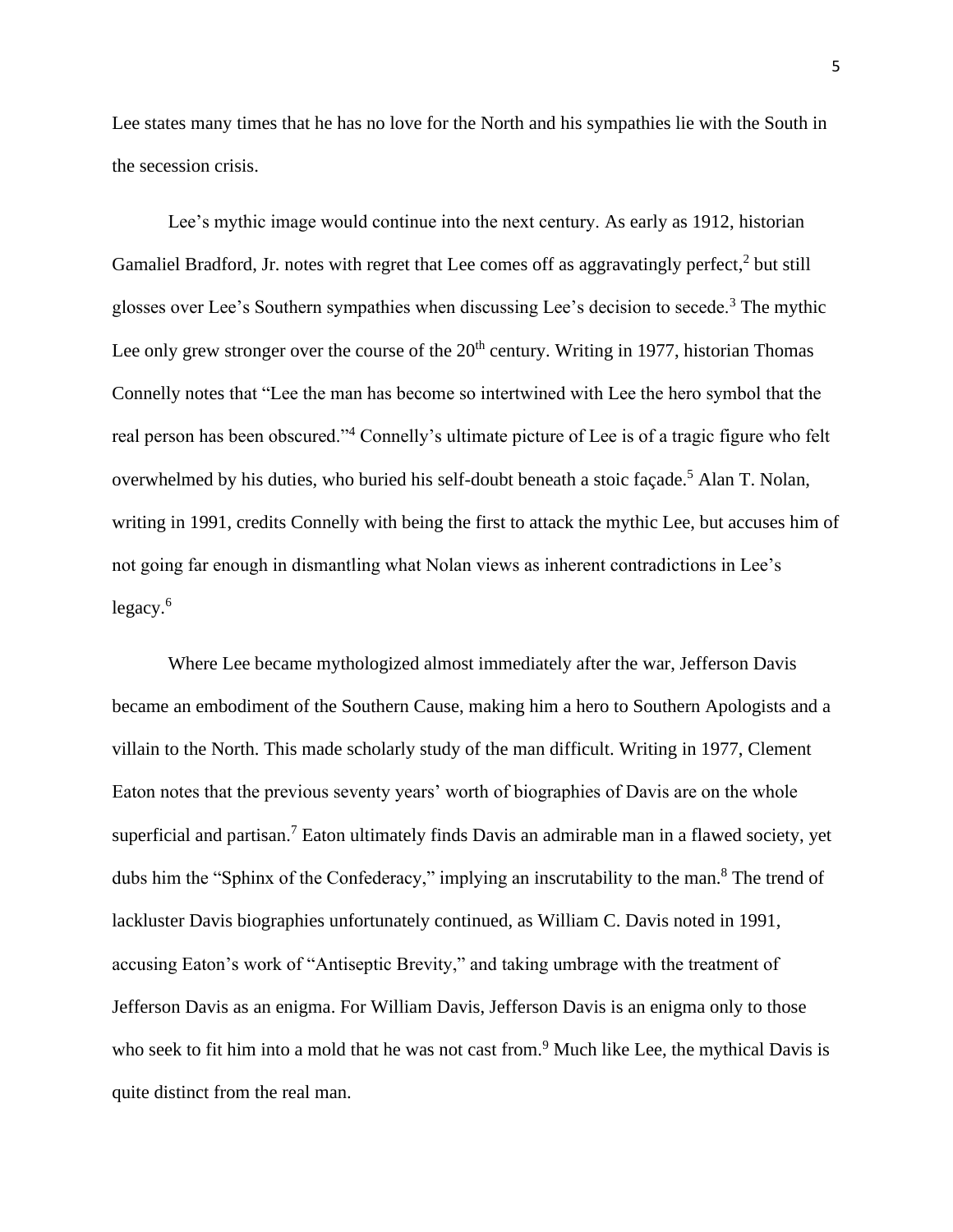So, who are Jefferson Davis and Robert E. Lee? On the surface, they are the Confederacy's President and most famous general, respectively. But beyond that they are two figures burdened with over 150 years of analysis and interpretation that has given rise to opposite mythologies. Lee is the "Reluctant Confederate" who could do no wrong and Davis is the embodiment of everything wrong with the antebellum South. Attempts to strip away these mythologies have led to Davis being lauded as a great man for his accomplishments while Lee becomes a flawed individual, the perfect marble man being scrutinized for every flaw.

In truth, the two men are more alike than dislike. Both were Southerners who participated in the slave system and thought of it as, if not a good thing, then a necessary thing for their economy and the enslaved people themselves. This was, after all, standard belief among slaveholders at the time. Both men supported the Southern cause during the secession crisis, but neither believed in secession as the solution when it began, each hoping that bipartisan compromise could be reached without rebellion and war. Each man came to believe over the course of the secession crisis that compromise was not possible and sided with the new Confederacy because their sympathies laid with the South. After the war, both men maintained the belief that the South, and therefore they themselves, had done no wrong. They resumed their antebellum calls for peaceful compromise, since they had just fought a war that they had wanted to prevent the outbreak of and did not wish to see another war so soon after the first one. Ultimately, Jefferson Davis and Robert E. Lee are not inscrutable enigmas, they are not idealized marble men, they are no more heroes than they are villains, instead they are merely ordinary men in extraordinary circumstances.

A note on subject matter before we begin. This essay will primarily focus on three periods in the lives of Lee and Davis. The secession crisis surrounding the election of 1860, the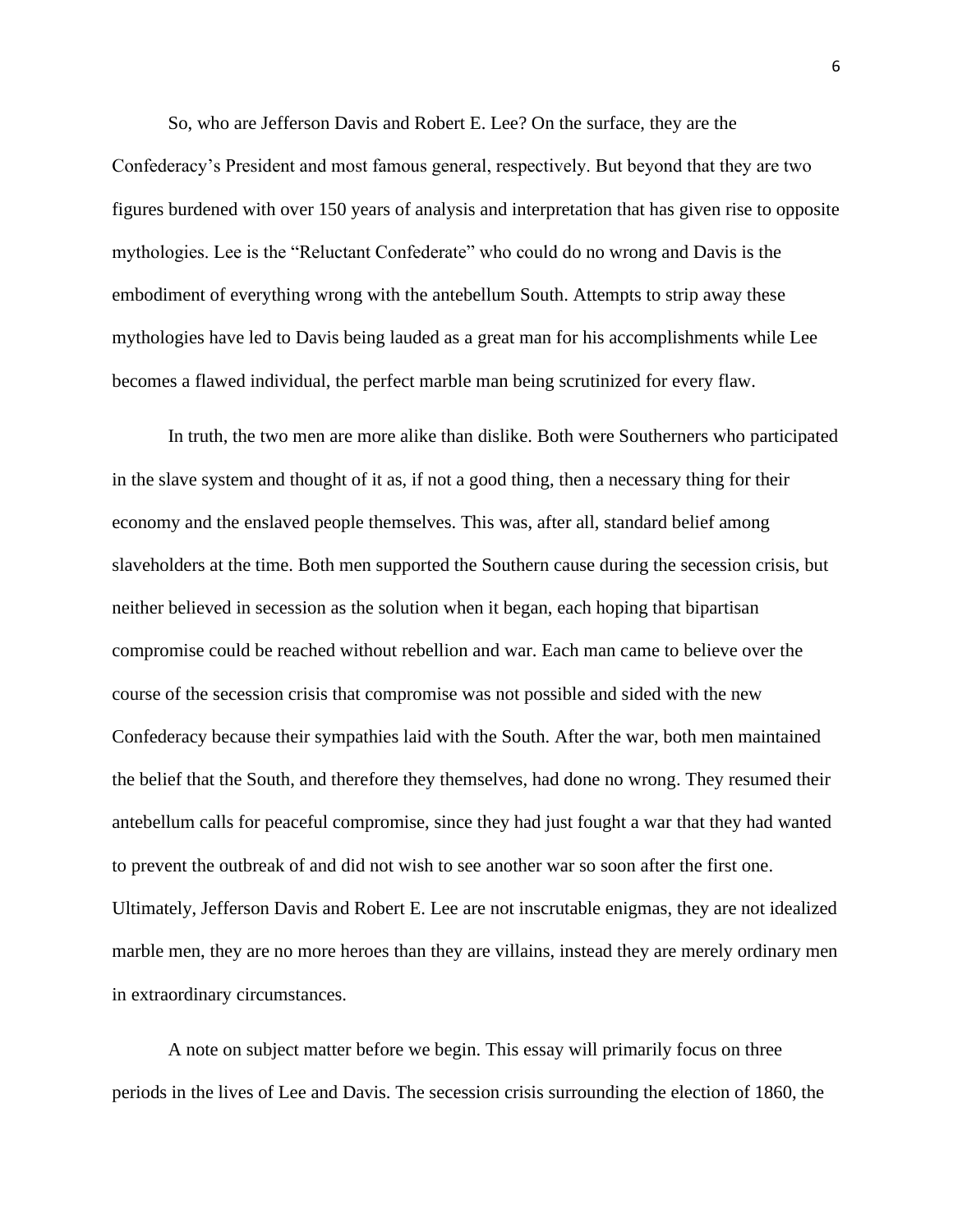final days of the war in April of 1865, and the two men's return to civilian life after the war and their personal reflections on the causes of the war. This essay will not be going into detail on the war itself, and Davis and Lee's differing strategies for the war. There is good scholarship on this out there already, and the focus of this essay is intended to be on the most life-changing decision these two men made, the choice to secede, why they made it, and how they justified it after the fact.

# Early Life

Robert E. Lee was born in Virginia on January  $19<sup>th</sup>$ , 1807.<sup>10</sup> His lineage could be traced to important members of the Revolutionary Army and to the leadership of the Virginia Colony well before the revolution.<sup>11</sup> He graduated from West Point in 1829 and served with distinction during the Mexican-American War.<sup>12</sup> He was promoted to colonel, served for almost three years as superintendent at West Point, and was in charge of putting down John Brown's raid at Harpers Ferry, Virginia. Lee was posted to San Antonio, Texas in early 1861 when secession began.<sup>13</sup>

Jefferson Davis was born in Kentucky on June 3rd, 1808.<sup>14</sup> Unlike Lee, Davis could not trace his lineage to anyone of major historical significance. Davis' father was a relatively successful farmer with ten children, at most a dozen slaves, and had owned a series of large farms as he moved from Kentucky to Louisiana and, ultimately, Mississippi, where Jefferson Davis spent much of his upbringing.<sup>15</sup> He entered Transylvania University in Kentucky at the age of fourteen, but when his father died two years later, he left Transylvania for West Point at the insistence of his elder brother Joseph.<sup>16</sup> Davis graduated from West Point in 1828, and was posted to Missouri.<sup>17</sup> He would serve in various places on the frontier during a seven-year military career, but left the army to marry his fiancée Knox Taylor and move onto his brother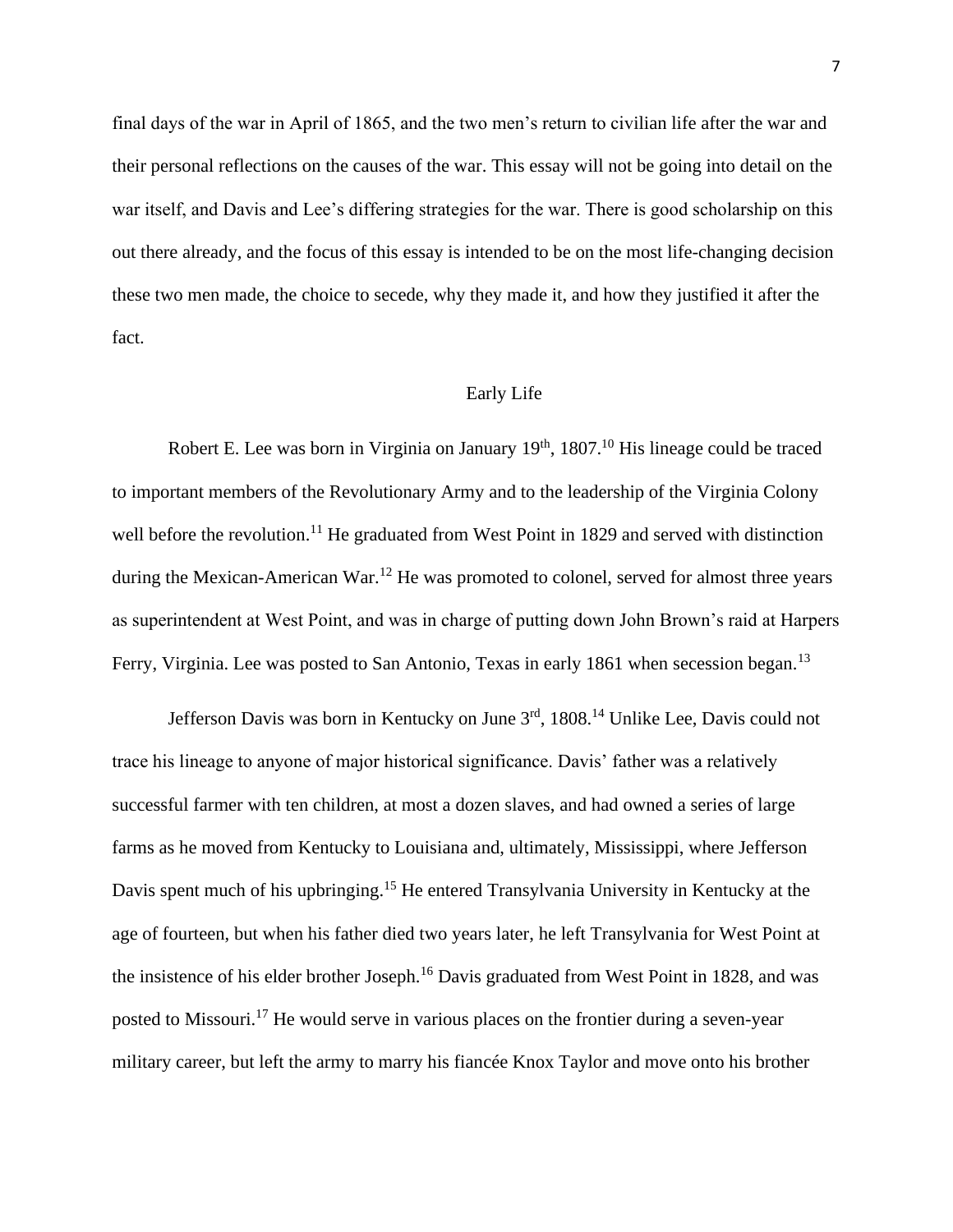Joseph's plantation. He and his wife would both come down with malaria shortly after their marriage, and tragically, Knox passed away in September of 1835.<sup>18</sup>

With a plot of land and money to purchase slaves given to him by Joseph, Jefferson Davis began to build a successful plantation he called Brierfield.<sup>19</sup> At the age of thirty-five, he ran for a seat in the Mississippi House of Representatives on the Democratic ticket, but ultimately lost.<sup>20</sup> In 1844, shortly before marrying his second wife, Davis was appointed as an elector for the upcoming presidential election.<sup>21</sup> This was but the beginning of a career in politics for Davis. Like Lee, he served with distinction during the Mexican-American War but turned down a promotion to brigadier general to return to politics, becoming secretary of war under Franklin Pierce and serving in the Senate on the Military Affairs Committee.

November 6<sup>th</sup>, 1860 was a day that would change the trajectories of Davis and Lee's lives forever, for that was the day Abraham Lincoln was elected President. Less than two months later, on December 20<sup>th</sup>, South Carolina seceded from the Union, followed by Mississippi, Louisiana, Florida, Georgia, Alabama, and Texas in January. The capture of Fort Sumter by Confederate forces in April, and subsequent call to arms by President Lincoln pushed North Carolina, Virginia, Tennessee, and Arkansas to secede shortly thereafter.

# Lee Secedes

Lee was very concerned about the state and future of the union during this time. Writing on November 24<sup>th</sup>, 1860 to his son Custis from his post in Texas, Lee notes that "The Southern States seem to be in a convulsion.... My little personal troubles sink into insignificance when I contemplate the condition of my country, and I feel as if I could easily lay down my life for its safety."<sup>22</sup> Here, Lee does not yet espouse his later opinion of loyalty to Virginia over the Union,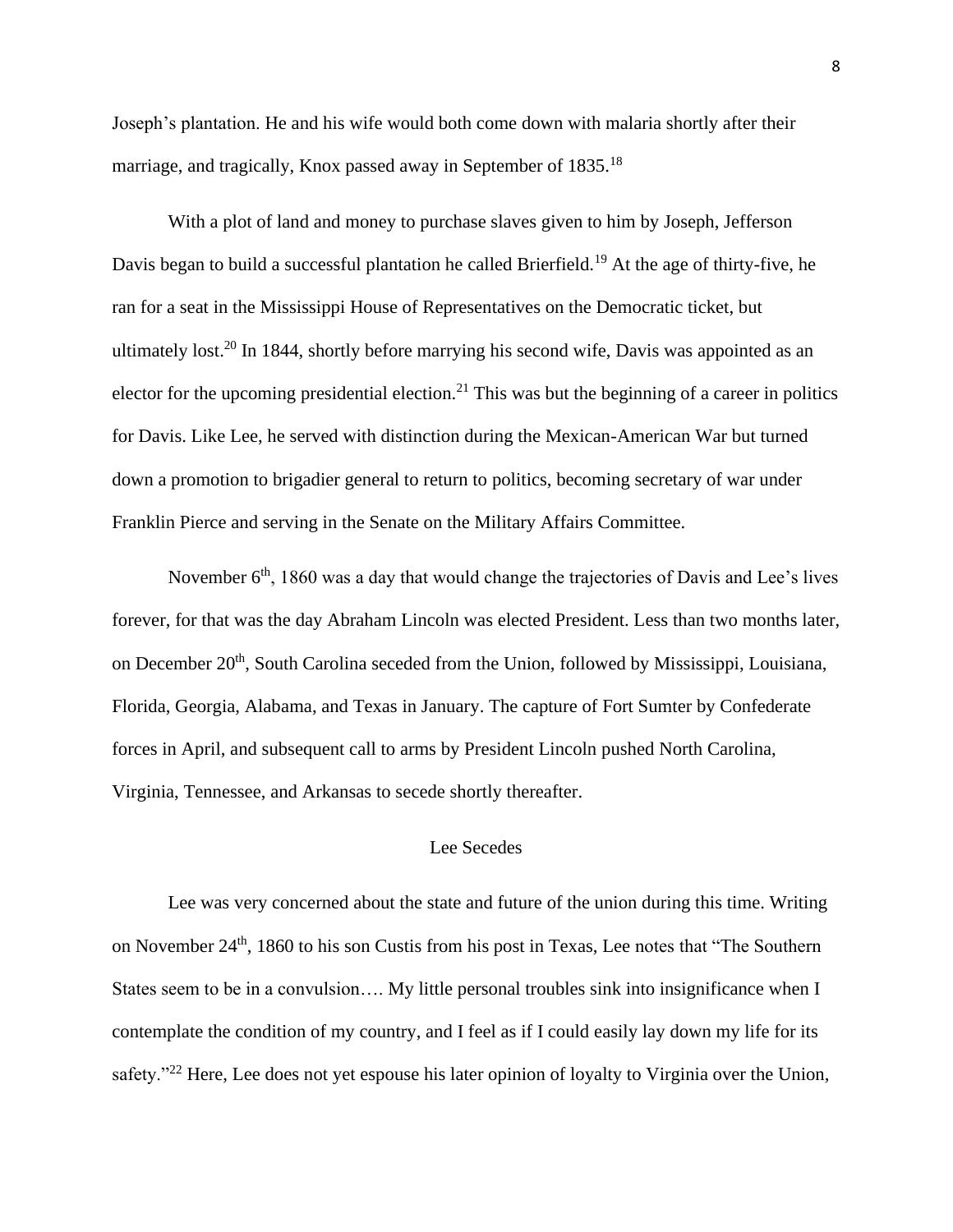but maintains a position that rebellion in the South is something he would fight against. On December 4<sup>th</sup>, President Buchanan proposed a threefold compromise on the issue of slavery: recognition of the right to own slaves in all states, present and future, where it existed or would exist; popular sovereignty in the territories to determine their status on slavery; and enforcement of federal fugitive slave laws overriding state laws to the contrary.<sup>23</sup> He wrote again to Custis on the 14<sup>th</sup>, on his support for President Buchanan's platform, writing: "The three propositions of the President are eminently just, are in accordance with the Constitution, and ought to be cheerfully assented to by all the States." Immediately afterward, though, he notes grimly "But I do not think the Northern and Western States will agree to them."<sup>24</sup> Lee did not wish to see his country embroiled in Civil War; he remained optimistic at this time that the problem could be solved through compromise as it had in the past. It was around this time that Lee first declared that his first loyalty was to Virginia, in conversation with a staunchly Pro-Union colleague.<sup>25</sup>

When secession became a reality in January, Lee continued to articulate his thoughts in letters to his family. In a letter written January 22<sup>nd</sup> to his cousin Martha Williams, he continues to hope for a peaceful resolution to the conflict, while admitting he has sympathy for the southern cause, saying: "... I believe that the South justly complains of the aggressions of the North, & I have believed that the North would cheerfully redress the grievances complained of. I see no cause of disunion, strife & civil war & pray it may be averted."<sup>26</sup> While Lee had sympathy for the Southern cause, he disagreed with secession and the rising tide of Civil War. He held out hope for a peaceful resolution to the tension. However, he takes a position elsewhere in the letter that would have great repercussions several months later: "If a disruption takes place, I shall go back in sorrow to my people & share the misery of my native state<sup>[1]</sup><sup>27</sup> Lee would continue to reiterate these positions in further letters. Writing on January 23<sup>rd</sup> to his family, he notes, "The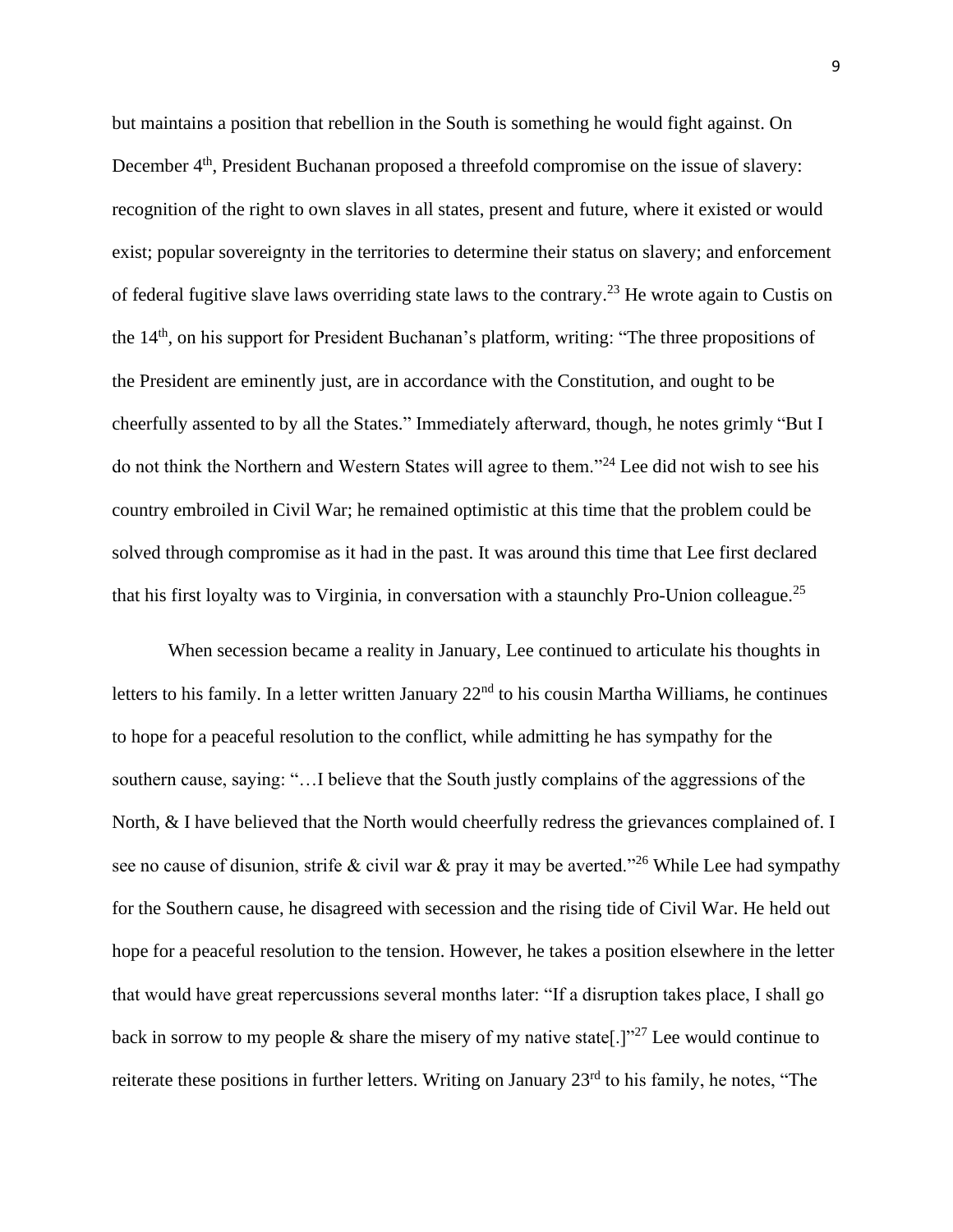South, in my opinion, has been aggrieved by the acts of the North, as you say. I feel the aggression, and am willing to take every proper step for redress….As an American citizen, I take great pride in my country, her prosperity and institutions, and would defend any state if her rights were invaded."<sup>28</sup> Lee's words here evoke the classic Southern defense of secession, citing Northern aggression and states' rights. Lee, however, tempers his words, unlike some of the more hawkish Confederates, by emphasizing his commitment to a peaceful solution. He continues, "I hope…that all constitutional means will be exhausted before there is a resort to force."<sup>29</sup> Lee in 1861 did not believe secession was the solution, instead he believed that the issues at hand could be solved through political compromise. However, he felt as though he was powerless to make a difference, writing, "I must be patient and await the end, for I can do nothing to hasten or retard it."<sup>30</sup> He therefore chose to side with Virginia whatever side the state would take in the conflict, essentially putting the issue of what he would do if civil war broke out outside of his hands. Being supportive of the Southern cause but not of its methods, Lee doubtlessly faced an internal struggle over where his loyalties should lie. By choosing to side with Virginia, regardless of its decision, he solved his dilemma by not taking a side, such that he could claim reluctance no matter which cause he supported. But at the same time, he could in this way maintain loyalty to at the very least his home state.

Throughout the months of March and April, Lee formed a consistent opinion on the ongoing secession crisis. In a letter to his sister Anne Marshall dated April 20<sup>th</sup>, 1861, he states, "I had to meet the question whether I should take part against my native State…. I have not been able to make up my mind to raise my hand against my relatives, my children and my home."<sup>31</sup> That same day, he resigned from the Union army. Two days later, before his resignation had even been approved, he had accepted an appointment as the commander of the military and naval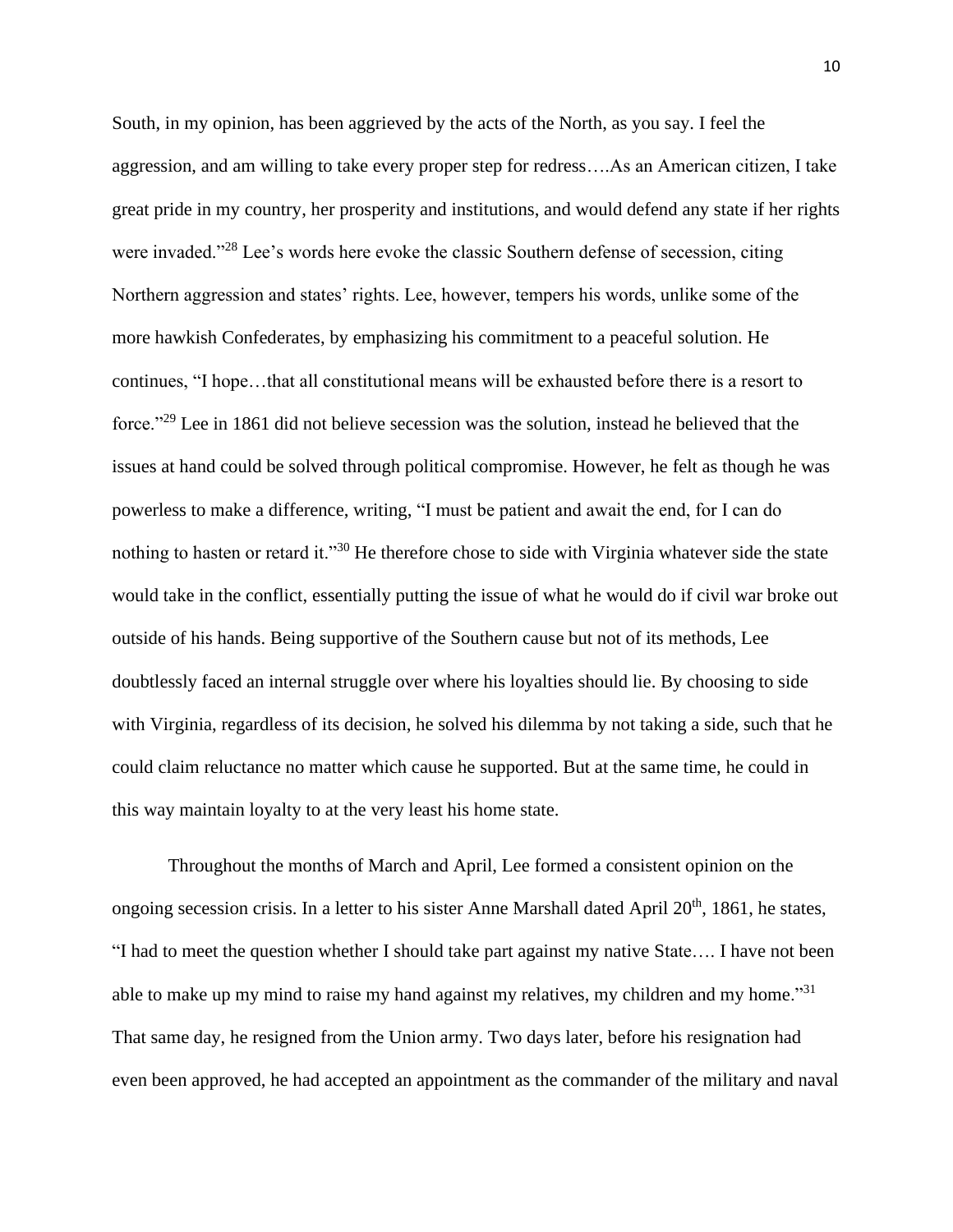forces of seceded Virginia.<sup>32</sup> Lee's secession, especially its rapidity, has puzzled scholars for decades. After all, Lee said himself that he saw secession as "naught but revolution." His loyalty to Virginia goes part of the way to answering this question, but not all the way. As quoted earlier, Lee stated he had no desire to fight again except in defense of his home state of Virginia. He had opinions on the factors that led to the Civil War but saw no desire to act on them unless his home state was directly involved. When President Lincoln raised a militia force to put down secession on April 12<sup>th</sup>, 1861, and on April 18<sup>th</sup> Virginia seized the Federal arsenal at Harpers Ferry making the state functionally at war with the Union,<sup>33</sup> Lee must have felt that the die was cast. Virginia had chosen to secede, and he had followed the state's decision, as he had made up his mind to do. Furthermore, Lee stated in the January 23<sup>rd</sup> letter that "[A] Union that can only be maintained by swords and bayonets, and in which strife and civil war are to take the place of brotherly love and kindness, has no charm for me." He then reiterated his plan to side with Virginia if the Union were to be "dissolved."<sup>34</sup> Lee saw the secession of the Southern states as the end of the country he loved. With his sympathies laying chiefly with the South, and the actions of the Union government conforming to everything he had hoped would not come from the crisis, Lee's belief in the Union was shattered. The United States he knew, loved and defended was no more. But he still believed in his home state of Virginia, and let that state lead him into the crucible.

# Davis Secedes

During his antebellum political career, Jefferson Davis spoke often and lovingly of the bond between the United States. Unlike some rabid secessionists, Davis did not see the industrial North and agricultural South as incompatible; he maintained that their different economic systems complemented each other well, leading to growth of the country as a whole. The North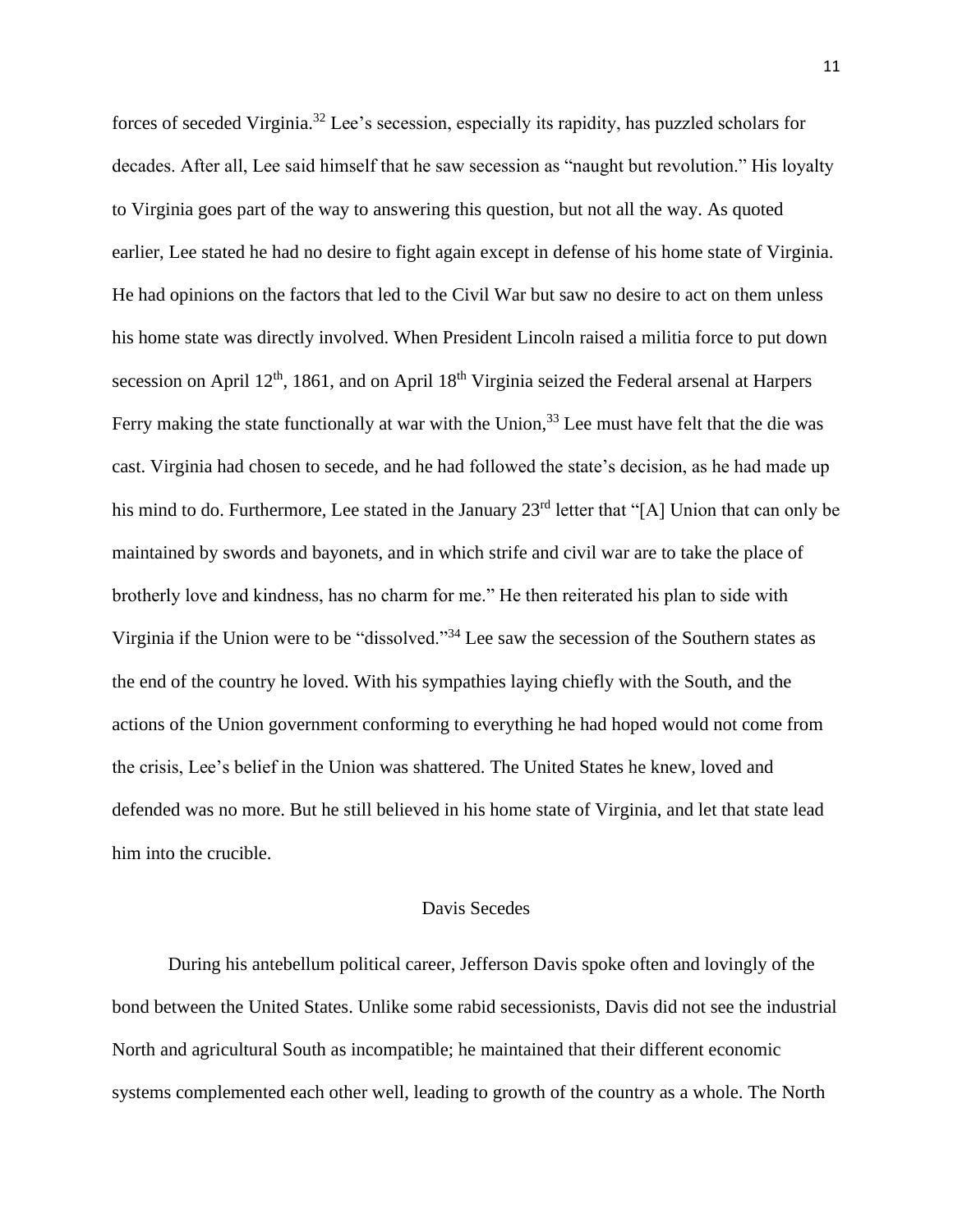and South had coexisted for decades and he saw no reason why this could not continue.<sup>35</sup> Davis did not see his fellow Southerners as aggressors, to him they were simply demanding a constitutional right. Northern abolitionists were the aggressors, especially men like John Brown. His greatest concern in 1860 was the possibility that the abolitionists could elect one of their own as president in that year's election.<sup>36</sup>

Secessionist sentiment was strong in Davis' state of Mississippi, and this led him to walk a thin tightrope between his loyalty to Mississippi and to the Union. As a result, Davis' rhetoric to Mississippian audiences is noticeably different from his rhetoric in the Senate. To an audience in Vicksburg on November  $27<sup>th</sup>$ , 1858, he proclaimed that, should an abolitionist president be elected, he "would rather appeal to the God of Battles at once than attempt to live any longer in such a Union."<sup>37</sup> Davis was always careful, unlike some of his contemporaries, to not mention the Republican party by name, referring only to abolitionists. Still, his words in the Senate were much more careful, saying only that he would support secession if someone became president, "not to administer [the government] according to the constitution, but to pervert it to our destruction, to make this Government one of hostility to us."<sup>38</sup> While he was much more obvious in his meanings when talking to his Mississippian constituents, Davis was a career politician at this point, and he knew how to maneuver. His words in the Senate were, to use a modern term, a "dog whistle." Secessionists could hear those words and know that Davis supported their cause, but Davis was left with plausible deniability if he were ever questioned by his peers in the Senate.

As the election of 1860 drew ever closer, Davis campaigned all over Mississippi for John C. Breckenridge, the candidate nominated by the Southern wing of the Democratic Party. Davis'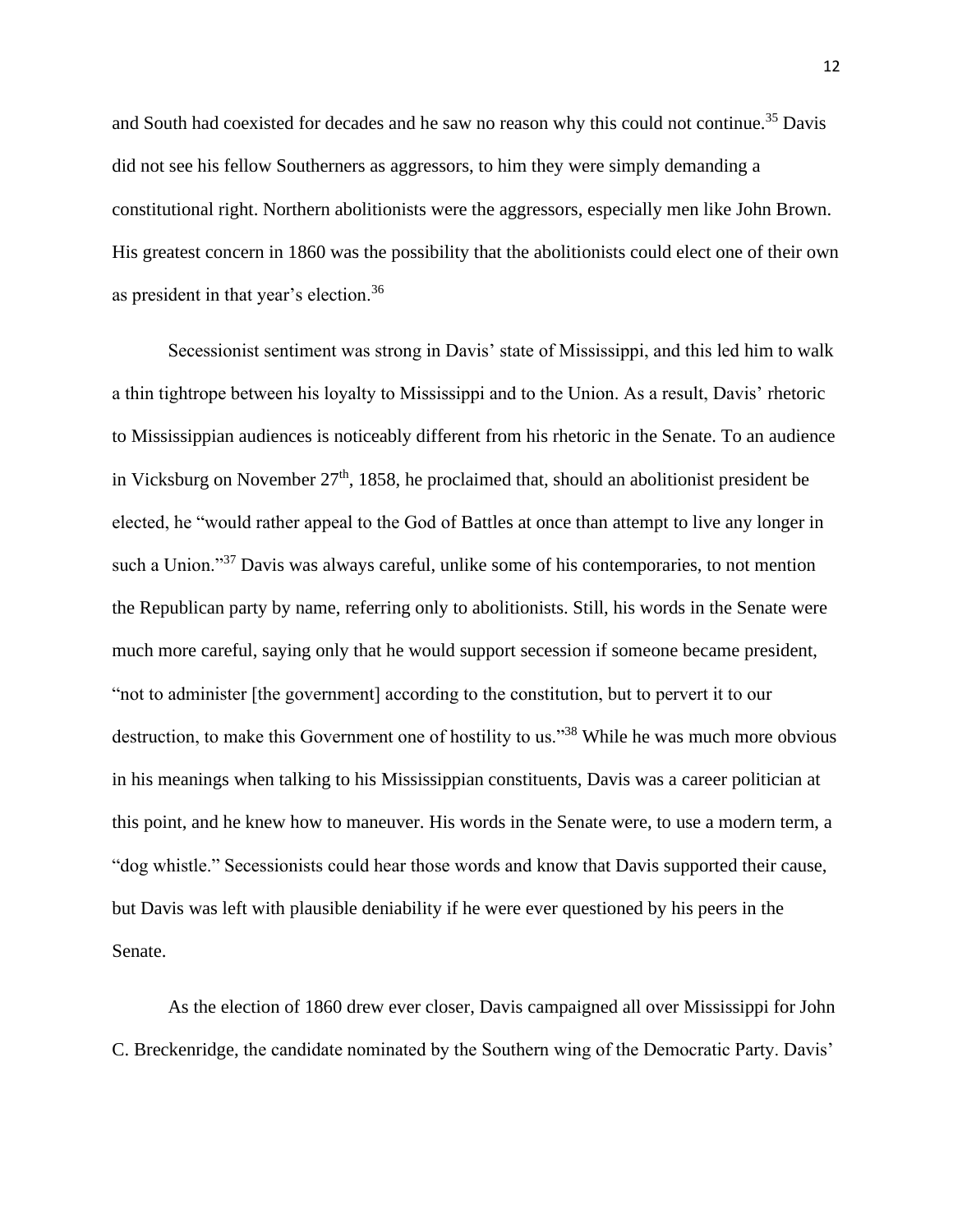rhetoric in the final days of the campaign bear a superficial similarity to Lee's resolution to follow Virginia whatever path she took. Speaking at Vicksburg, Davis claimed,

"If Mississippi in her sovereign capacity decides to submit to the rule of an arrogant and sectional North, then I will sit me down as one upon whose brow the brand infamy and degradation has been written, and bear my portion of the bitter trial. But, if on the other hand, Mississippi decides to resist the hands that would tarnish her star on the national flag, then I will come at your bidding, whether by day or by night, and pluck that star from the galaxy, and place it upon a banner of its own."<sup>39</sup>

Where Lee's decision to follow his native state wherever she would lead him was the private musings of a conflicted man, Davis' declaration of the same is the rhetoric of a politician. Davis chooses his language to present one of Mississippi's two options as far worse than the other, showing a clear preference for what he believes is Mississippi's best course of action. Where Lee finds himself torn between two poor choices, Davis sees no choice at all. It is obvious to Davis that Mississippi must secede to preserve her constitutional rights, and his speech is not merely a declaration of this opinion, it is a rallying cry and an argument that his fellow Mississippians should follow him down that path.

Still, even after Lincoln was elected, Davis was not as gung-ho for secession as some of his fellow Mississippians. He preferred to wait on secession until it was clear that no hope of peaceful compromise remained between North and South.<sup>40</sup> He served on the Committee of Thirteen during the last days of the Buchanan administration, a bipartisan congressional committee attempting to create legislation that would solve the issue of slavery in the territories. It was serving on this committee that would convince him that there was no compromise with the Republicans.<sup>41</sup> Afterwards, Davis made little secret his opinion on Mississippian secession. He became quite active in the preparations thereof. In early January of 1861, he was confined to bed due to facial neuralgia. When, on January 19<sup>th</sup>, he received word that Mississippi had seceded, he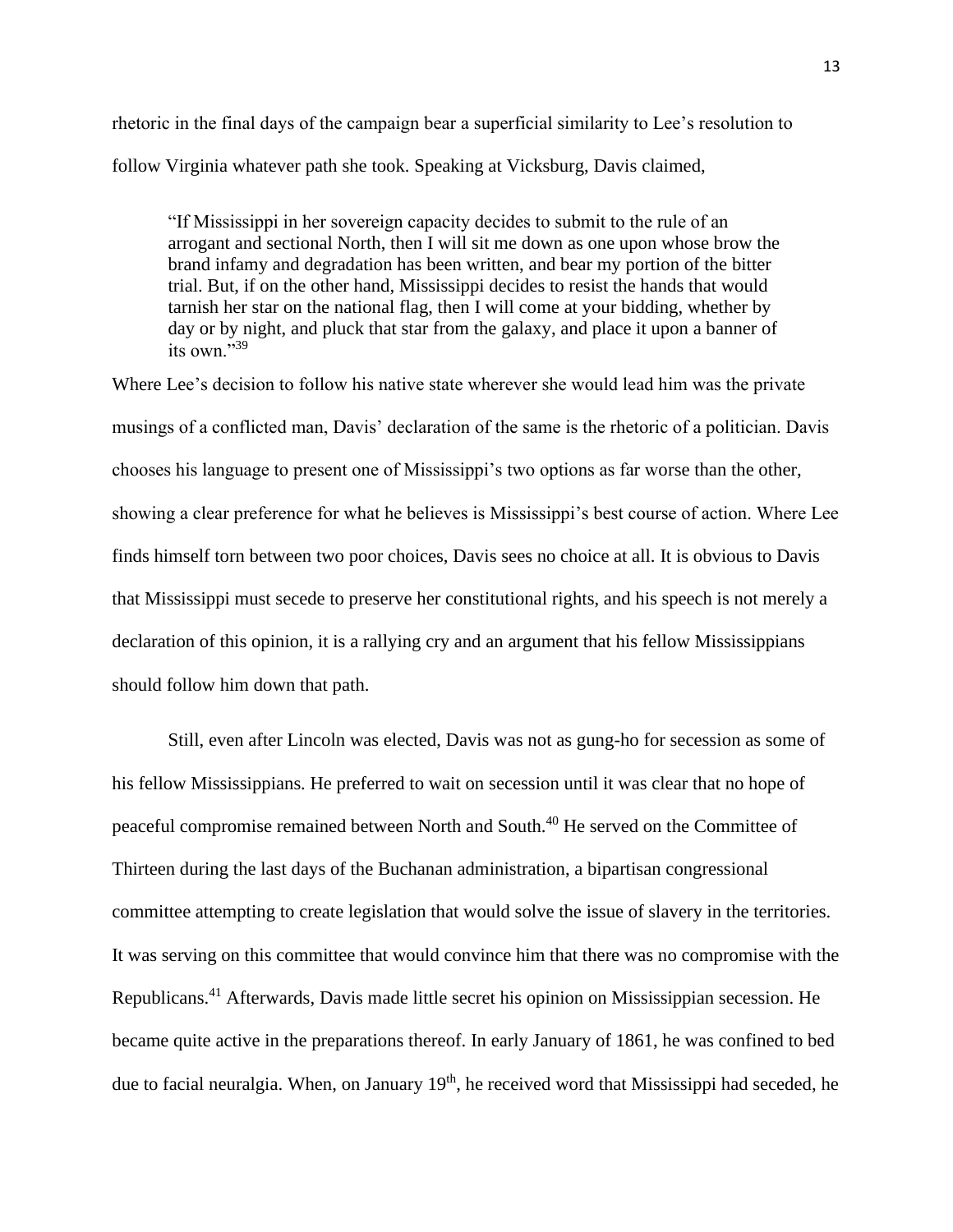made his way there two days later despite protests from his physician. On February 9<sup>th</sup>, he received a telegram that he had been chosen as President of the newly-formed Confederate States of America. One week later, he arrived in Montgomery to assume the presidency.<sup>42</sup>

# April and May 1865-The War Ends

One of the great ironies of Lee's service in the Civil War is that while he fought long and hard to defend the Confederacy, he personally believed the war to be impossible to win, perhaps as early as the beginning of the war. He certainly claimed as much in the war's immediate aftermath.<sup>43</sup> This poses a twofold question: why did Lee continue the war when he believed it to be unwinnable and why did he change his mind and surrender at Appomattox Courthouse on April  $9<sup>th</sup>$ , 1865?

Nolan, in his discussion of Lee, briefly brings up a point made by Frank Vandiver that Lee "embodied southern hopes in the public mind. He, and by extension his army, were more symbols than realities."<sup>44</sup> More so than any other general, or even President Davis, Lee was the Southern Cause incarnate during the war. There would had been enormous pressure on him to continue the fight and succeed. Even if he personally felt like the cause was lost, he had a duty to the Confederate civilians and government to continue the fight. And the concept of duty was an integral part of Southern honor at the time.

However, Lee had a duty to both the civilians he fought to protect and the soldiers under his command. As the war dragged on, the soldiers under Lee's command began to make their displeasure known. Many deserted, and those that stayed were often weakened and lacked morale. Furthermore, the cost of the war on the civilian population was mounting exponentially.<sup>45</sup> On the one hand, Lee had a duty to the Confederacy to continue the war so long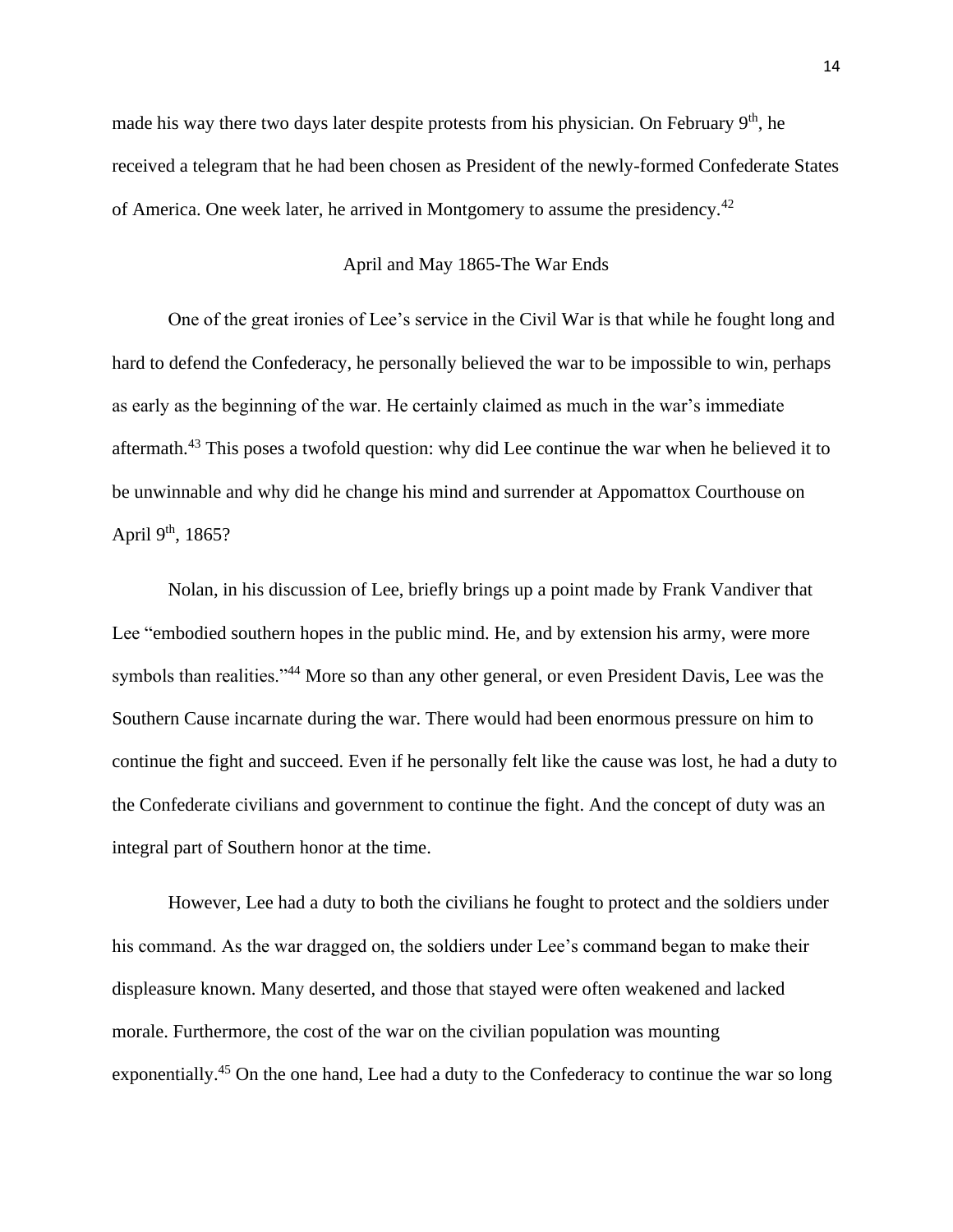as its leadership believed victory possible. On the other hand, Lee could see the writing on the wall. Civilian populations were losing faith, as were his troops. The death toll was mounting, as was the damage to infrastructure. The sense of duty Lee felt to continue the war was coming into conflict with his sense of duty to protect the South. After all, as stated above, he had joined the war effort to defend Virginia.

Why then did Lee wait until Appomattox to surrender? It's possible he spent some time ruminating on the decision, caught between two duties as mention above. It's possible that he was blinded to the suffering his prolonging of the war was causing until something opened his eyes. But perhaps he protracted the war on purpose. As mentioned in more detail below, President Davis was insistent in public that the war could and would continue until victory. With such an insistent force arguing for the war to continue, Lee must have felt that his surrender would only be accepted by Davis and the Confederacy at large if it came during a period when all hope was lost. Any earlier, and the hawkish Confederates could drag him through the mud and ruin his social standing for surrendering.

By Contrast, even after being forced to abandon Richmond, the Confederate Capital, on April 2<sup>nd</sup>, 1865 due to the advances of Union Generals Grant and Sherman, Davis did not believe the Confederate cause to be lost. In a proclamation to his citizens, he stressed that the war had merely entered "a new phase…the memory of which is to endure for all ages, and to shed ever increasing lustre [sic] upon our country."<sup>46</sup> Davis knew that morale was the most important resource to the Confederacy at this stage of the war. Any decision he made had to be framed positively or risk his civilian population giving up. Even after receiving word on the 9<sup>th</sup> that Lee had surrendered, Davis refused to give in. After relocating his Government once more, he fully intended to continue the fight. His cabinet, however, believed the war was lost.<sup>47</sup> Davis insisted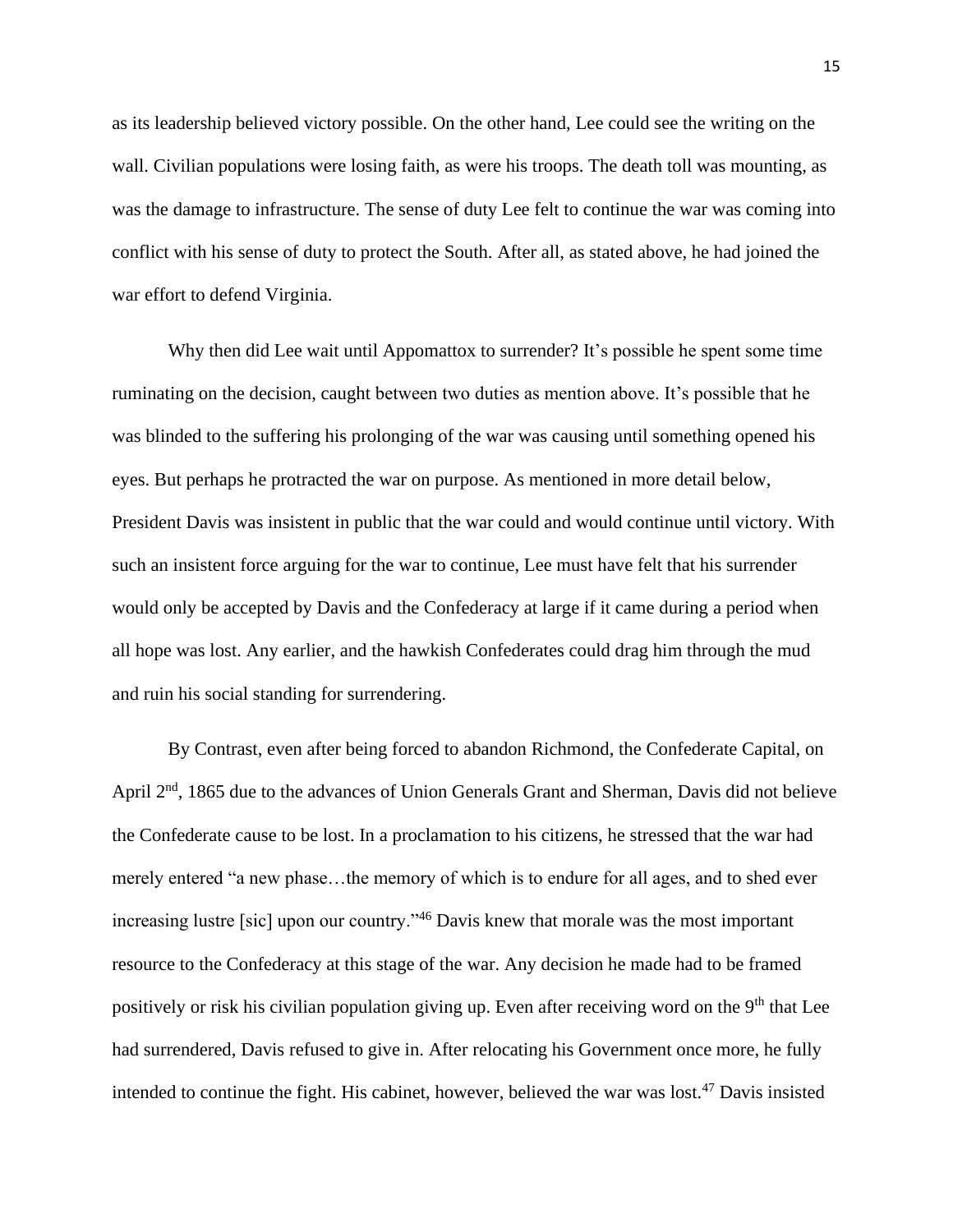to the end that the Confederacy could be saved by some miracle, and insisted that the fight be kept up until the end, at least publicly.

In a letter to his wife written April  $23<sup>rd</sup>$ , 1865, Davis reveals a private struggle behind his defiant rhetoric. He writes, "The issue is one which it is very painful for me to meet. On one hand is the long night of oppression which will follow the return of our people to the "Union"; on the other, the suffering of the women and children, and carnage among the few brave patriots who would still oppose the invader, and who, unless the people would rise en-masse to sustain them, would struggle but to die in vain."<sup>48</sup> Publicly, Davis insisted the fight continue, but privately he was torn. He knew that the return of the South into the Union would be disastrous for the Southern states, but at the same time felt that the suffering caused by continuing the struggle was enormous. Davis found himself in a situation where there was no easy answer to the problem he faced. As stated above, he still held out for a miracle to save the Confederacy. Davis had faith in the Southern cause even when all of his generals and advisors had lost theirs. To surrender would be to admit that his cause was not just, to admit that he had failed.

# Lee After the War

The traditional image of Lee after the war is that of Lee the conciliator, who urged his fellow Southerners to abandon their animosity towards the Union. Like any traditional view of a historical figure, it is open to criticism. On August 24<sup>th</sup>, 1865, Lee became President of Washington College in Lexington, Virginia, a small university that had suffered much during the war. It was a position he would hold until his death in  $1870<sup>49</sup>$  In his acceptance letter to the trustees of Washington College, Lee articulated the conciliatory attitude he is remembered for, saying, "I think it the duty of every citizen, in the present condition of the country, to do all in his power to aid in the restoration of peace and harmony, and in no way to oppose the policy of the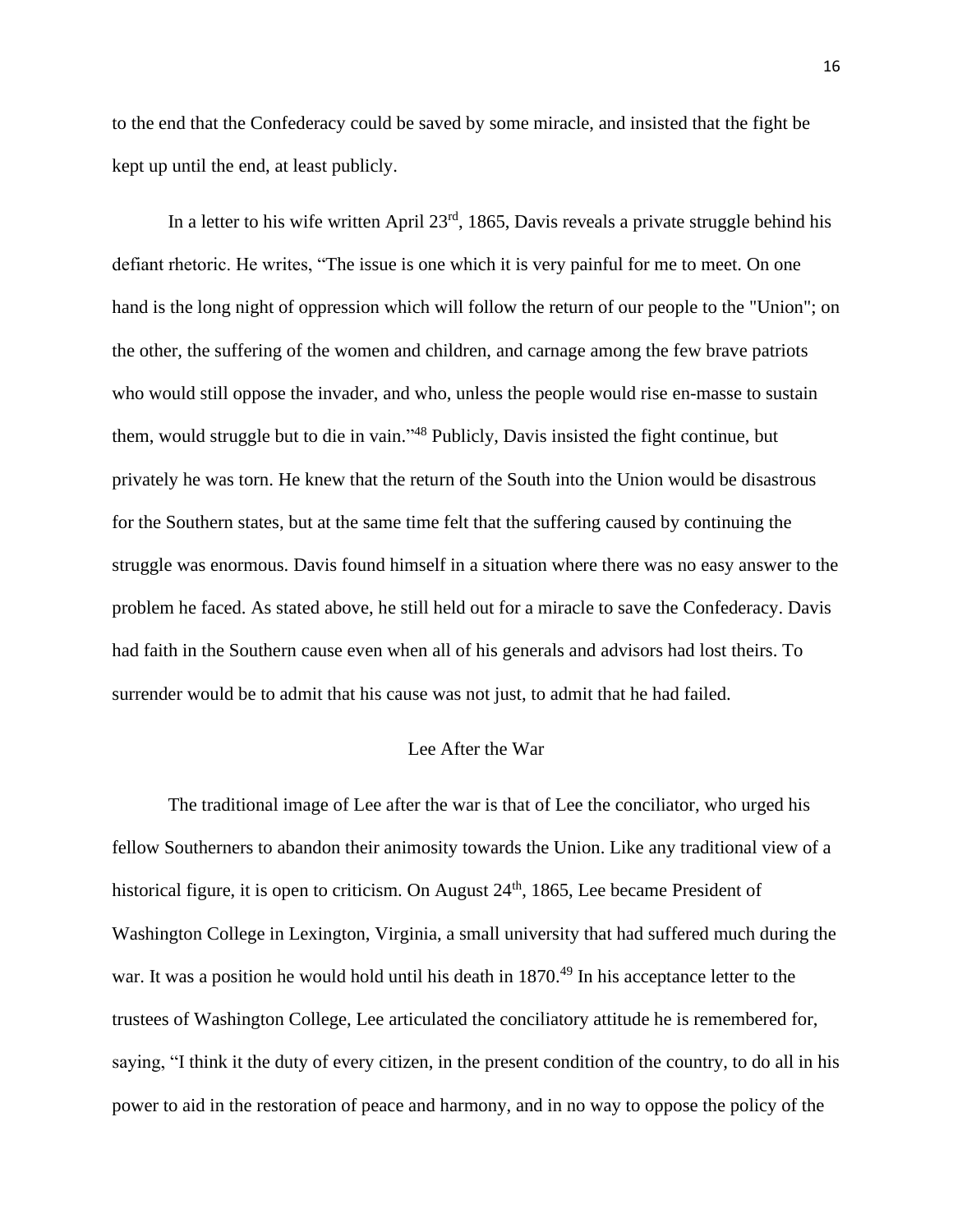State or [Federal] Governments, directed to that object."<sup>50</sup> He expressed similar sentiments in an August 28<sup>th</sup>, 1865 letter to former governor John Letcher of Virginia, writing "The questions" which for years were in dispute between the State and General Governments…having been decided against us, it is the part of wisdom to acquiesce in the result, and of candor to recognize the fact."<sup>51</sup> On September  $7<sup>th</sup>$ , he reiterated this in a letter to former confederate naval captain Josiah Tatnall, saying "The war being at an end, the Southern States having laid down their arms and the questions at issue between them and the Northern States having been decided, I believe it to be the duty of every one to unite in the restoration of the country and the reestablishment of peace and harmony."<sup>52</sup> Lee's encouragement of conciliation primarily focuses on the avoidance of a second Civil War, which makes sense when one recalls that Lee had hoped for a peaceful resolution to the secession crisis in 1861.

While Lee urged conciliation, he never denied that the South was justified in its actions. In a letter to Jefferson Davis' wife posted February 23, 1866, while her husband was imprisoned, Lee wrote, "I have felt most keenly the sufferings and imprisonment of your husband….He enjoys the sympathy and respect of all good men; and if, as you state, his trial is now near, the exhibition of the whole truth in his case will, I trust, prove his defense and justification."<sup>53</sup> Here, Lee affirms that he has no doubt that any trial Jefferson Davis would undergo would find him acquitted, and his actions, and therefore those of the South as a whole, justified. In 1868, Alexander H. Stephens published *A Constitutional View of the Late War Between the States,*  outlining his defense of secession as a constitutional right. On November 8, 1869, in a letter to General E. G. W. Butler, Lee discussed Stephens' book, saying, "I have not read the work of Mr. A. H. Stephens, but from what I have seen of it I think it a strong exposition of Southern views on the subject…I think the South is indebted to him for his defense of her opinions and acts."<sup>54</sup>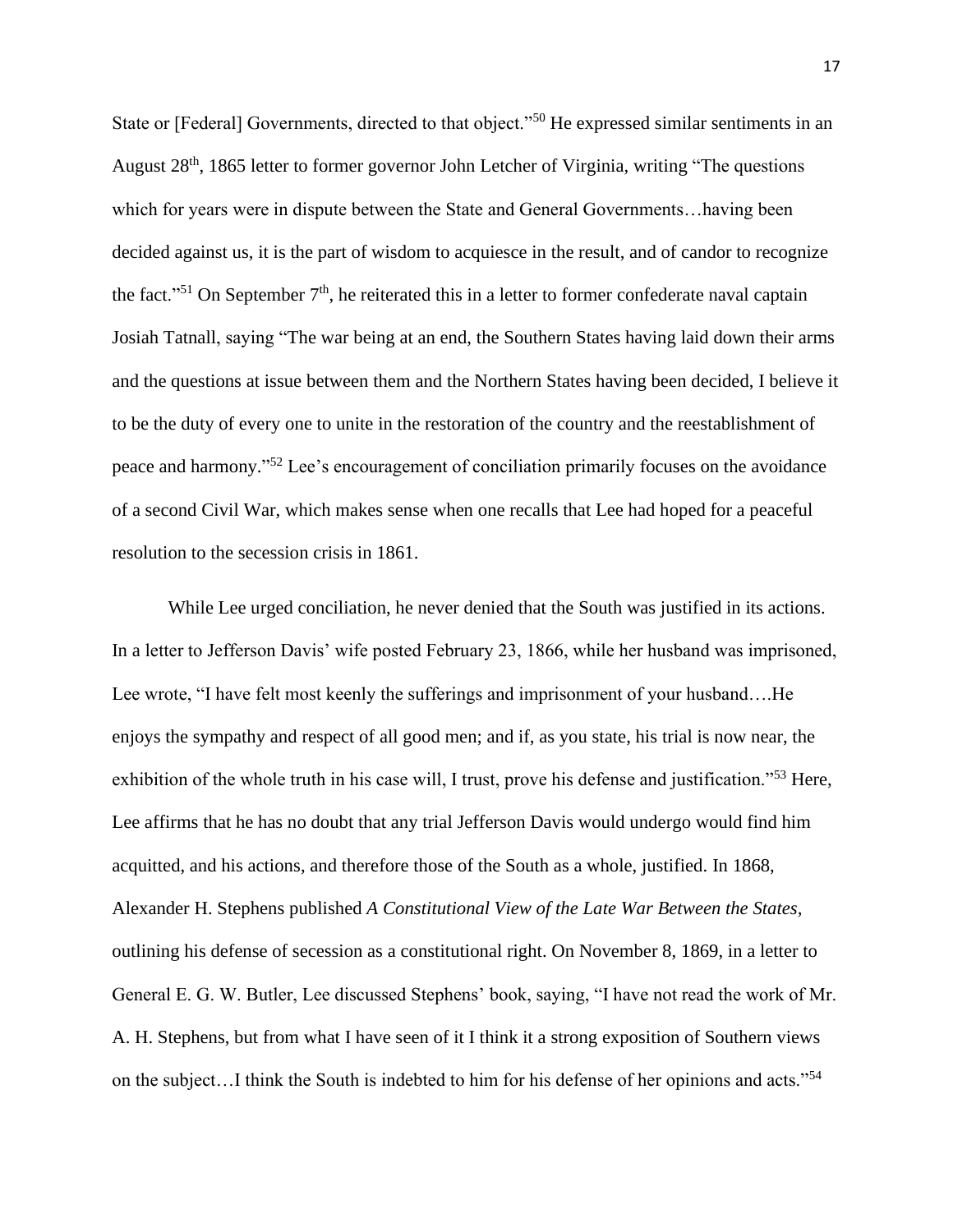After war's end, Lee never denied that the South was justified in its decision to secede; rather, he upheld it as a constitutional right.

Close examination of Lee's writings after the war reveal that losing the war did little, if anything, to change his opinions on the causes of the war. As mentioned above, he maintained for the rest of his life that secession was constitutionally justified. He had no desire for freedmen to become his equal. In an appearance before a congressional subcommittee on Reconstruction in 1866, Lee stated, "I think it would be better for Virginia if she could get rid of [the freedmen population]." He also responded in the affirmative when asked if he felt that the freedmen population posed a threat to Virginia's continued well-being.<sup>55</sup> Lee's racism is not out of the ordinary for a man of his time and place, nor is it a new phenomenon for him. In an infamous letter to his wife dated December 27, 1856, Lee states his belief in slavery as an evil thing, but continues, "I think it however a greater evil to the white than the Black race….The blacks are immeasurably better off here than in Africa."<sup>56</sup> Again, this is not an uncommon viewpoint for a Southerner of the time to possess. Like many slaveholding Southerners, Lee justifies the practice of slavery with the biased claim that forced servitude is somehow a force for good in the lives of the enslaved, and that it is a heavy burden on the white man's shoulders to do so. Lee's attitude is no different than that of countless other Southerners whose names are not remembered. Losing the Civil War in no way changed Lee's opinions on secession, slavery, white supremacy, or any of the issues of the war.

Was Lee the mythic "Great Conciliator?" Only in that he did not wish there to be another war. Lee was willing to admit that the South had lost the battle for slavery. But that was where his admission of defeat ended. Losing the Civil War did not make Lee into a paragon of peaceful conciliation. He held to his attitudes from before the war: that the federal government, and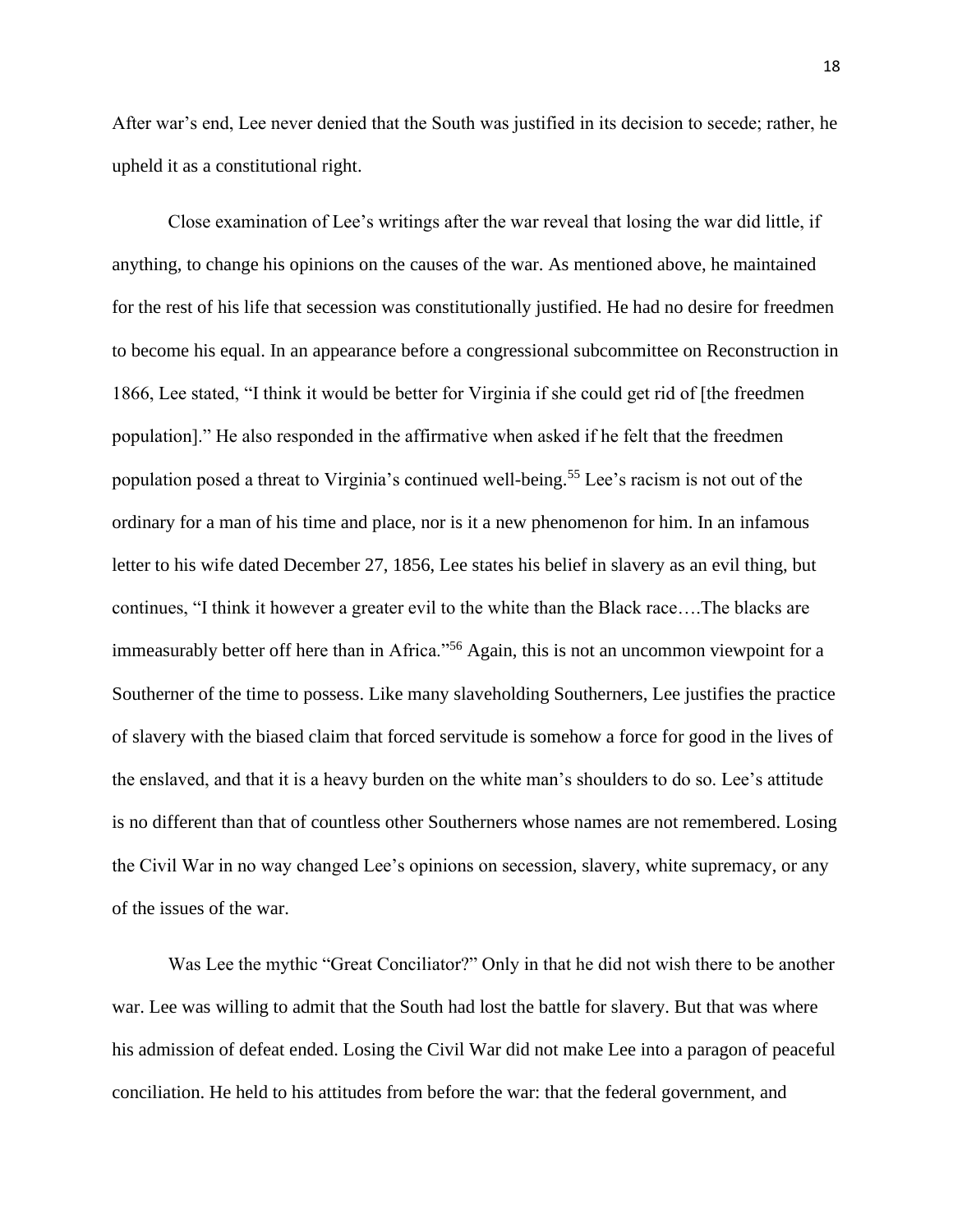therefore the North, should not interfere with Southern matters; that the white race was superior to the black; and that Southern Secession was justified under the constitution. Lee was not a Reluctant Confederate as much as he was a Reluctant Soldier. Lee's calls for peaceful reconciliation after the war are much the same as his hope for peaceful resolution to the secession crisis: the hope of a man who knows the horror of war that the nation's conflicts can be resolved at the ballot box and debate stage rather than the battlefield.

# Davis After the War

While Lee was able to return to civilian life shortly after the war, Davis was one of the few Confederates not pardoned by President Andrew Johnson. Davis was imprisoned pending trial from May  $10^{th}$ , 1865 to May  $13^{th}$ , 1867, when he was released on bail.<sup>57</sup> Imprisonment did little to damper Davis' appeal among his supporters. If anything, it strengthened his image. Davis had been respected as President of the Confederacy by Southerners, but never beloved. But in his imprisonment Davis became a symbol of the fallen Confederacy, a martyr and a rallying point for Southerners. Many of them agreed with Lee's assessment quoted above that an acquittal for Davis would be an acquittal for the South as a whole.<sup>58</sup> Through correspondence with his wife while imprisoned, Davis was aware of efforts to acquit him. Still, he was unafraid to serve as a martyr for the confederate cause, writing on February  $17<sup>th</sup>$  of 1866 that "Oftentimes the question occurs to me, would the spirit of vengeance be satiated by my sacrifice so that my family and countrymen would then be left in peace. If so, I trust my past life will bring others to the conclusion that is embodied in the mental answer I have so often made, and that those who would mourn me longest would least expect or desire me to shrink from the purchase."<sup>59</sup> Davis was unsure of his future during his imprisonment, especially as it took two years for his case to even make it to trial. Here, he makes the ultimate show of support to the Confederate cause,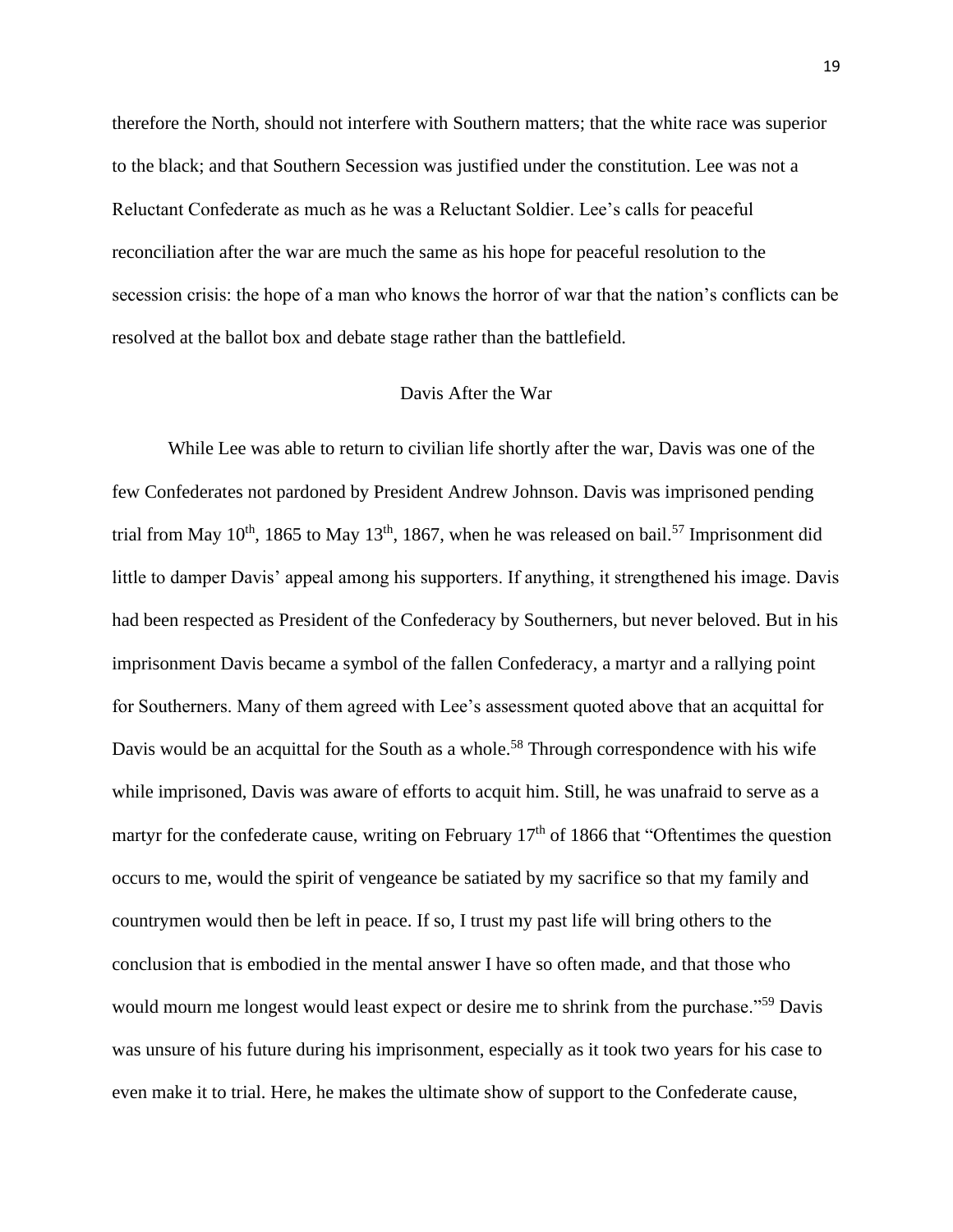offering himself willingly to anger of the North, so long as it meant that the remainder of the South would be spared from Northern retribution. He was unafraid to sacrifice himself for his cause, and he believed that this was what was expected of him. Even if he were afraid, he believed his supporters expected and needed him to do so. If his supporters viewed Davis as the Confederate cause incarnate in the postbellum years, Davis himself saw that cause as bigger than himself or any one human, he knew it could survive without him. Further, ever the politician, he knew if he were executed it would reinvigorate the South against Reconstruction. He was more valuable to his cause as a martyr than as a leader.

Davis' trial would be delayed numerous times following his release, until President Johnson issued a guarantee of total amnesty to all participants in the rebellion on December  $25<sup>th</sup>$ , 1868. Previous pardons had excluded those on trial for treason, like Davis, but with this announcement, Davis ceased to face charges for treason. However, he was having difficulty returning to civilian life. Needing a source of income to replace slave-based agriculture, Davis made several business investments that went nowhere.<sup>60</sup> Like other former Confederates, Davis looked to Reconstruction as the source of both his misfortune and that of the South as a whole, writing on August 1<sup>st</sup>, 1867, "My thoughts are ever turned to our oppressed countrymen and my prayers are daily offered for their restoration to freedom and prosperity."<sup>61</sup> Davis here displays a somewhat naïve hope that a rough approximation of the antebellum status quo can be achieved in the South, born of the Southern insistence that they had done no wrong in seceding.

In October of 1869, Davis accepted a position as President of the Carolina Life Insurance Company. He would hold the position for almost four years before resigning amid the Panic of  $1873.^{62}$  He would not be employed again until January of 1876, when he accepted the Presidency of the International Chamber of Commerce and Mississippi Valley Society.<sup>63</sup> In 1881 Davis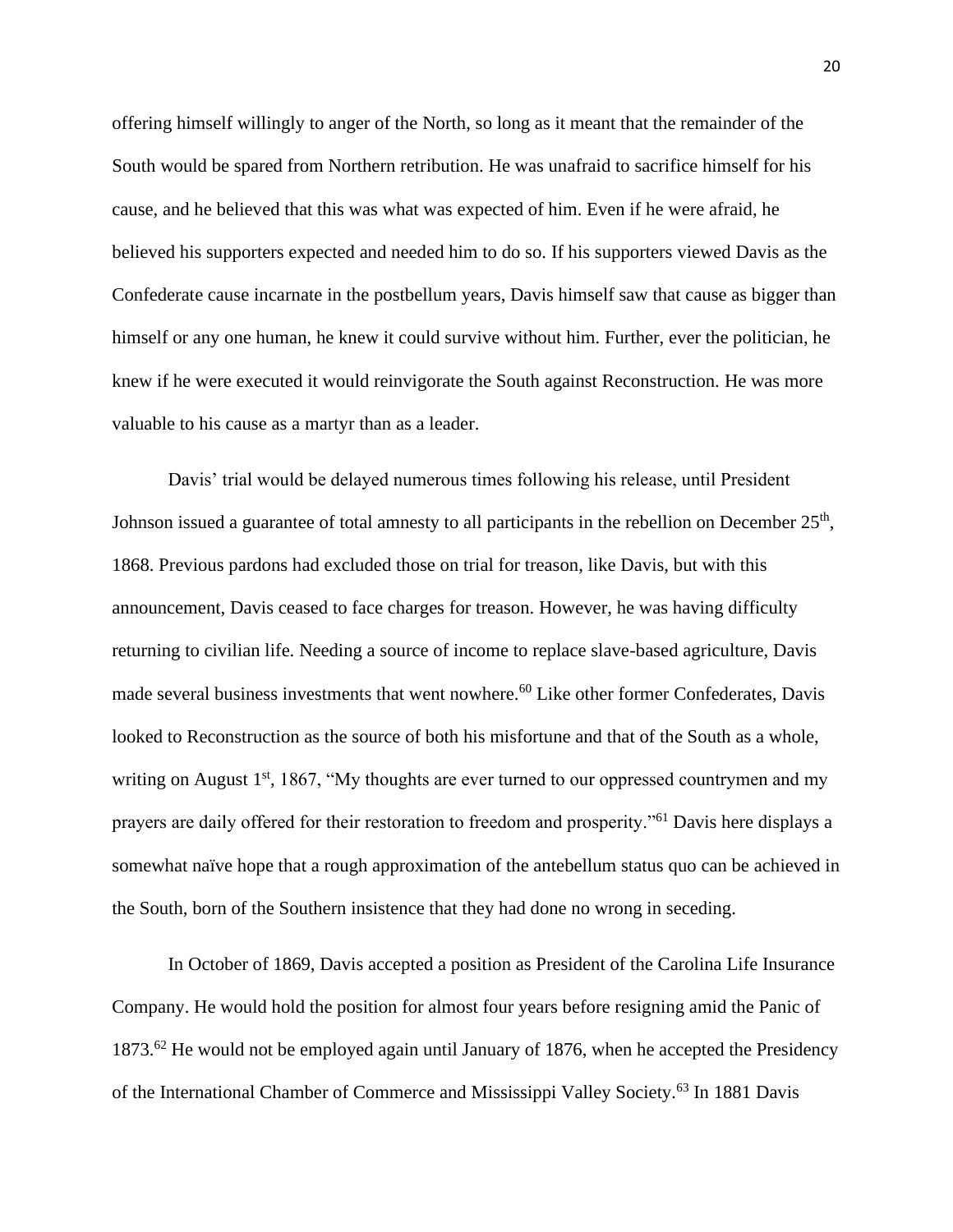published his two-volume work, *The Rise and Fall of the Confederate Government.* Part memoir, part treatise, it served as an extensive justification for the Confederacy's actions in seceding from the Union. Davis' main argument therein was that secession was constitutional. He believed that proving that point would vindicate the South and reveal the North as the true belligerents. He downplayed the role of Slavery, writing, "the existence of African servitude was in no [way] the cause of the conflict."<sup>64</sup> This denial, of course, contradicts numerous statements from Confederates from before the war, but it is important to note for the larger context of the postbellum South. The South could not justify their actions if those actions were in defense of a practice now illegal under the constitution. Southerners would have to determine an alternate explanation for their actions that would seem noble and defensible to Northern ears. Very quickly, they settled on States' Rights. Davis was no exception.

Furthermore, Davis never denied that secession was a constitutional right. He insisted that the states were "the sovereign parties to the compact of union,"<sup>65</sup> meaning they were autonomous and could enter and leave the Union at any time. This principle of autonomy was the core of Davis' argument in support of secession. As independent entities in a larger compact, the states had a right to leave that compact if it threatened their livelihood. Davis saw secession as no different than the original colonies declaring independence from England. In his view, the federal government had become destructive of the rights of states, and like the founding fathers before him, Davis and his fellow Confederates had abolished that government to protect those rights. Davis did not see himself as a traitor or a rebel. Even when he died in December 1889, he maintained that his actions were those of a patriot.

# Conclusion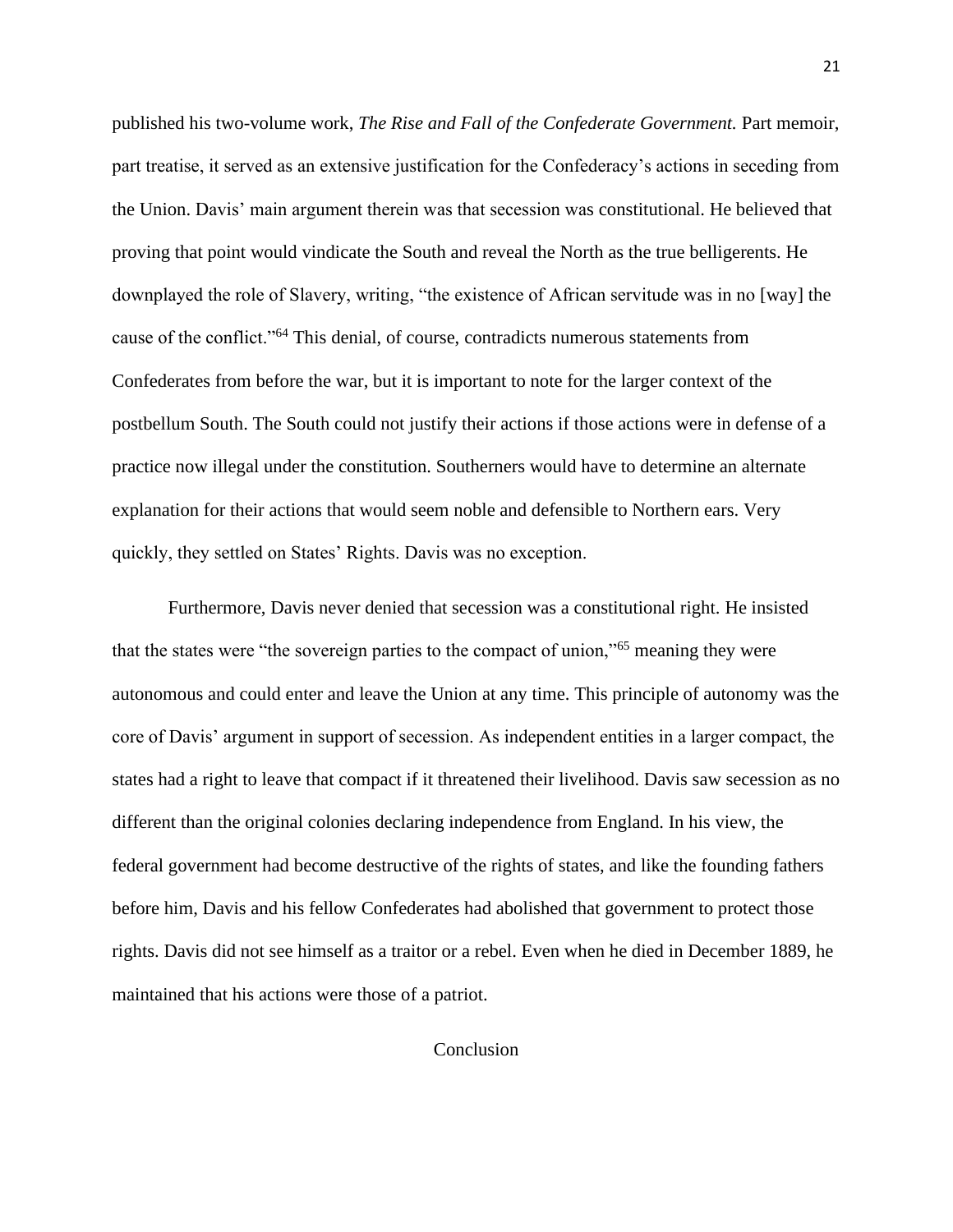The Civil War shaped Robert E. Lee and Jefferson Davis' lives in a way nothing else they encountered did. On the one hand, it made them household names into the present day. On the other hand, it associated them with what was essentially an armed revolt against the government in defense of the enslavement of human beings. Despite that, both men became mythologized figures immediately following the war. Davis became the Lost Cause incarnate, a representative of the Confederate Cause as a whole. For former Confederates during Reconstruction, and later Southern apologists writing biographies, if you could redeem Jefferson Davis, you could redeem the Confederacy as a whole. In a pushback battle of the history books, Davis became mythologized as an inscrutable enigma, the so-called "Sphinx of the Confederacy." His motives and action thus became unknowable to us mere mortals, and in a way, this moved him beyond criticism.

Lee became even more mythologized than Davis. Where Davis became an enigma, Lee became the "Reluctant Confederate" and the "Marble Man," a great man who could do no wrong, whose every action was justified and who both embodied the Southern cause and supported because of duty only, rather than true belief in it. Lee had been placed on a pedestal so high that no historian could reach him. Every inherent contradiction in the man was brushed aside in the name on promoting him as a great man.

But when one moves past this cult of enigmatic perfection, one finds two men struggling with inner conflict and impossible decisions. Davis and Lee both entered the secession crisis in 1861 with a desire to maintain the Union despite their sympathies lying wholly with the South. Both men insisted that peaceful compromise was the solution as it had been in the past and joined the secessionist train only when they believed all hope of compromise was gone. Both blamed the North and the Republican party for refusing to compromise, not their fellow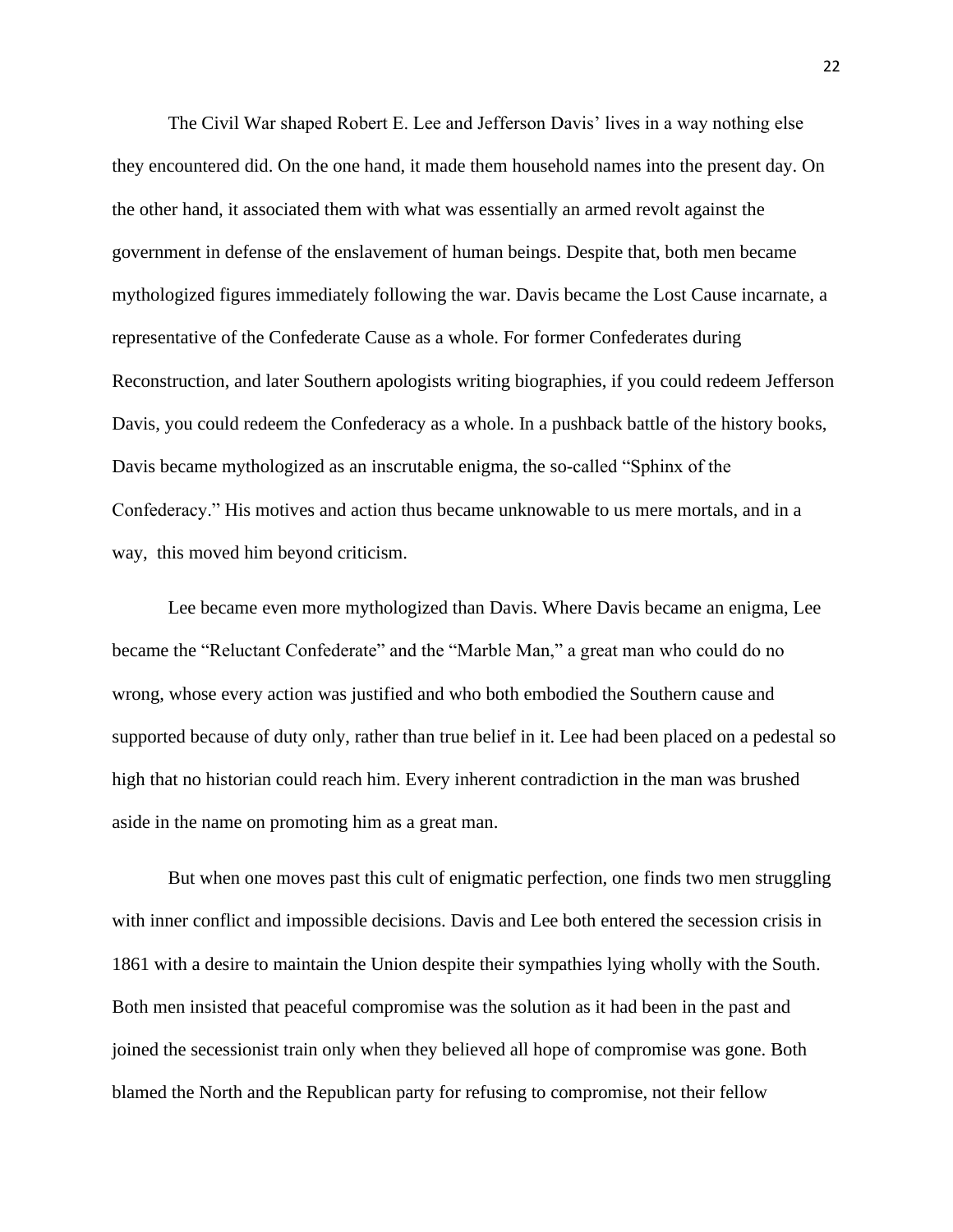Southerners. But when the choice came down to between their country and their state, both men wholeheartedly chose their state.

Both men faced a similar crisis in the last month of the war. All factors indicated that the South could not achieve victory. Davis and Lee both faced the decision whether to fight on and risk total destruction for a slim chance at success, or to admit defeat and face the unknown that was Union victory. While the two men chose different paths, Lee surrendering while Davis fought on until his capture, both faced a difficult decision in the last days of the war.

Jefferson Davis and Robert E. Lee are not perfect, marble men, immune to criticism, nor are they unknowable enigmas beyond our understanding. They are ordinary Southern men of their time. They both held the traditional Southern views on slavery: that the white race was superior, and that slavery had a net benefit for blacks by exposing them to civilization and Christianity. They both defended the secession of the South by claiming it as a constitutional right, the "states' rights" argument trotted out by countless Southern apologists. They both spent the remainder of their lives unapologetically believing they, and by extension the South as a whole, had done nothing wrong. In essence, Davis and Lee were no different than any number of lesser-known confederates like John C. Breckenridge or John Lecter. What set Lee and Davis apart from other Confederates was not any sort of moral superiority or resonance, but simply the position of power they held. As the President of the Confederacy and its most prominent general, Lee and Davis were constantly in the public eye and forced to make decisions with enormous ramifications. Their positions of power and notoriety did not make them any better at approaching those decisions, and certainly did not make them into gods. Davis and Lee were simply ordinary men in extraordinary circumstances.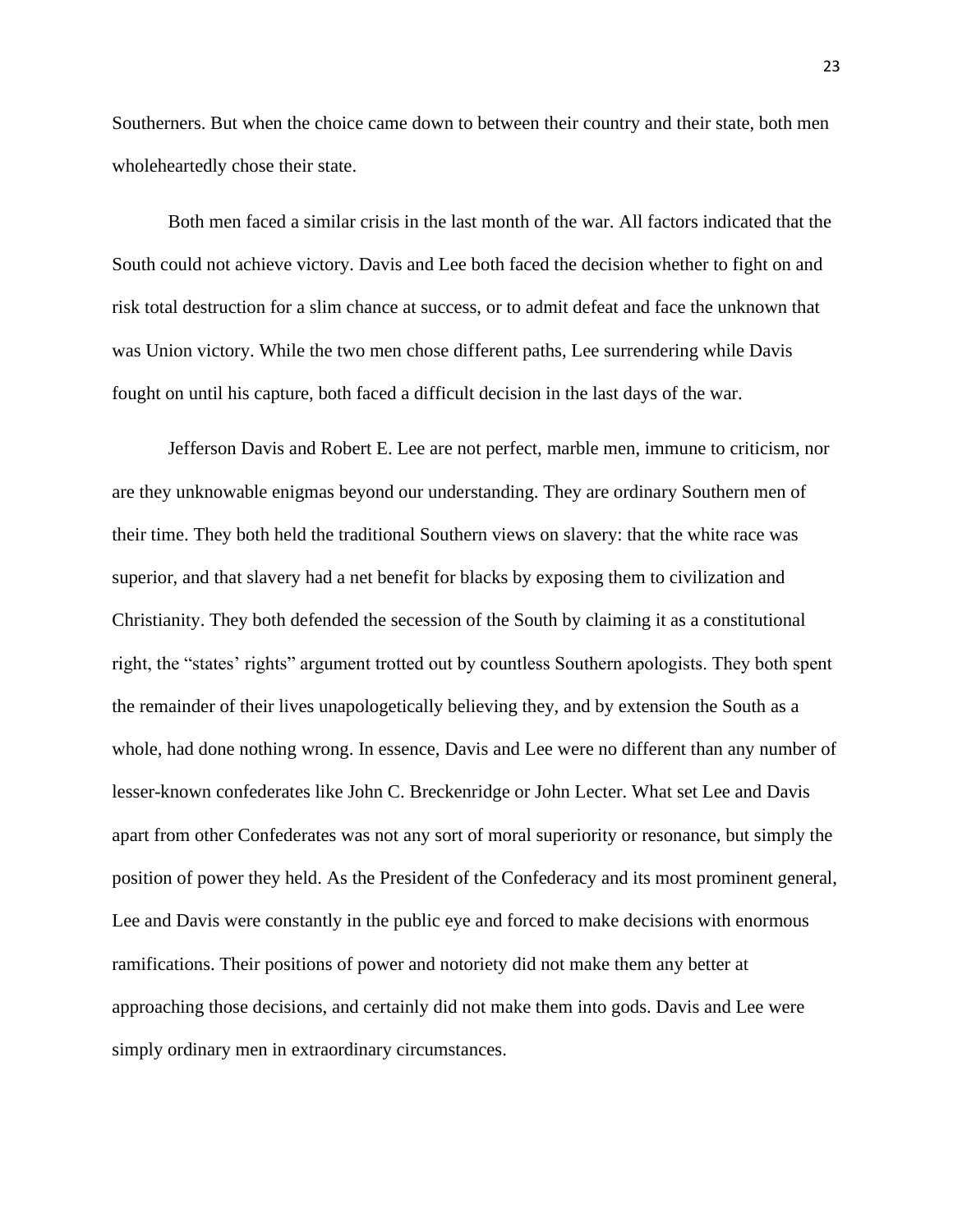- Gamaliel Bradford, *Lee the American* (Boston & New York: Houghton Mifflin Company, 1912), 25.
- Bradford, *Lee the American*, 26-29

Connelly, *Marble Man*, 163-219.

 Alan T. Nolan, *Lee Considered: General Robert E. Lee and Civil War History* (Chapel Hill, University of North Carolina Press, 1991), ix-xi

Clement Eaton, *Jefferson Davis* (New York, The Free Press, 1977), xi.

Eaton, *Jefferson Davis*, 275.

William C. Davis, *Jefferson Davis: The Man and His Hour* (New York, HarperCollins Publishers, 1991), xi-xii.

McCabe, *Life and Campaigns of General Robert E. Lee*, 15.

McCabe, *Life and Campaigns of General Robert E. Lee*, 10-14.

McCabe, *Life and Campaigns of General Robert E. Lee*, 15.

McCabe, *Life and Campaigns of General Robert E. Lee,* 17, 23-26.

William J. Cooper, Jr., *Jefferson Davis, American* (New York: Alfred A. Knopf, 2000), 9.

Cooper, *Jefferson Davis, American*, 12-14.

Cooper, *Jefferson Davis, American*, 22-23, 28-29.

Cooper, *Jefferson Davis, American*, 40.

Cooper, *Jefferson Davis, American*, 70-72.

Cooper, *Jefferson Davis, American*, 77-79.

Cooper, *Jefferson Davis, American,* 86-88.

Cooper, *Jefferson Davis, American,* 98.

Nolan, *Lee Considered*, 31.

Nolan, *Lee Considered*, 32.

<sup>24</sup> Robert E. Lee to George Washington Custis Lee, December 14, 1860, The American Civil War: Letters and Diaries, Alexander Street Publishers, Accessed November 21, 2019

https://cwld.alexanderstreet.com/philologic/CWLD/navigate/11497/0/

Nolan, *Lee Considered*, 32.

Nolan, *Lee Considered*, 33.

Nolan, *Lee Considered*, 33.

<sup>28</sup> Robert E. Lee to his family, January 23<sup>rd</sup>, 1861, The American Civil War: Letters and Diaries, Alexander Street Publishers, Accessed November 21, 2019, https://cwld.alexanderstreet.com/philologic/CWLD/navigate/11125/0/ Ibid.

Ibid.

31 Robert E. Lee to Anne Lee Marshall, April 20<sup>th</sup>, 1861, The American Civil War: Letters and Diaries, Alexander Street Publishers, Accessed November 21, 2019,

https://cwld.alexanderstreet.com/philologic/CWLD/navigate/11538/0/

Nolan, *Lee Considered*, 38-39.

Nolan, *Lee Considered*, 37-38.

34 Robert E. Lee to his family, January 23<sup>rd</sup>, 1861, The American Civil War: Letters and Diaries, Alexander Street Publishers, Accessed November 21, 2019, https://cwld.alexanderstreet.com/philologic/CWLD/navigate/11125/0/

Cooper, *Jefferson Davis, American,* 300.

Cooper, *Jefferson Davis, American,* 301.

Speech at Vicksburg, November 27<sup>th</sup>, 1858, The Papers of Jefferson Davis, vol VI, pg. 229-230.

Cooper, *Jefferson Davis, American,* 302.

Cooper, *Jefferson Davis, American,* 315.

- Cooper, *Jefferson Davis, American,* 316-317.
- Cooper, *Jefferson Davis, American* 319-320.

Cooper, *Jefferson Davis, American,* 322-329.

 James D. McCabe, Jr., *Life and Campaigns of General Robert E. Lee* (Atlanta: National Publishing Company, 1866), 29.

 Thomas L. Connelly, *The Marble Man: Robert E. Lee and His Image in American Society* (New York: Alfred A. Knopf, 1977), xiv.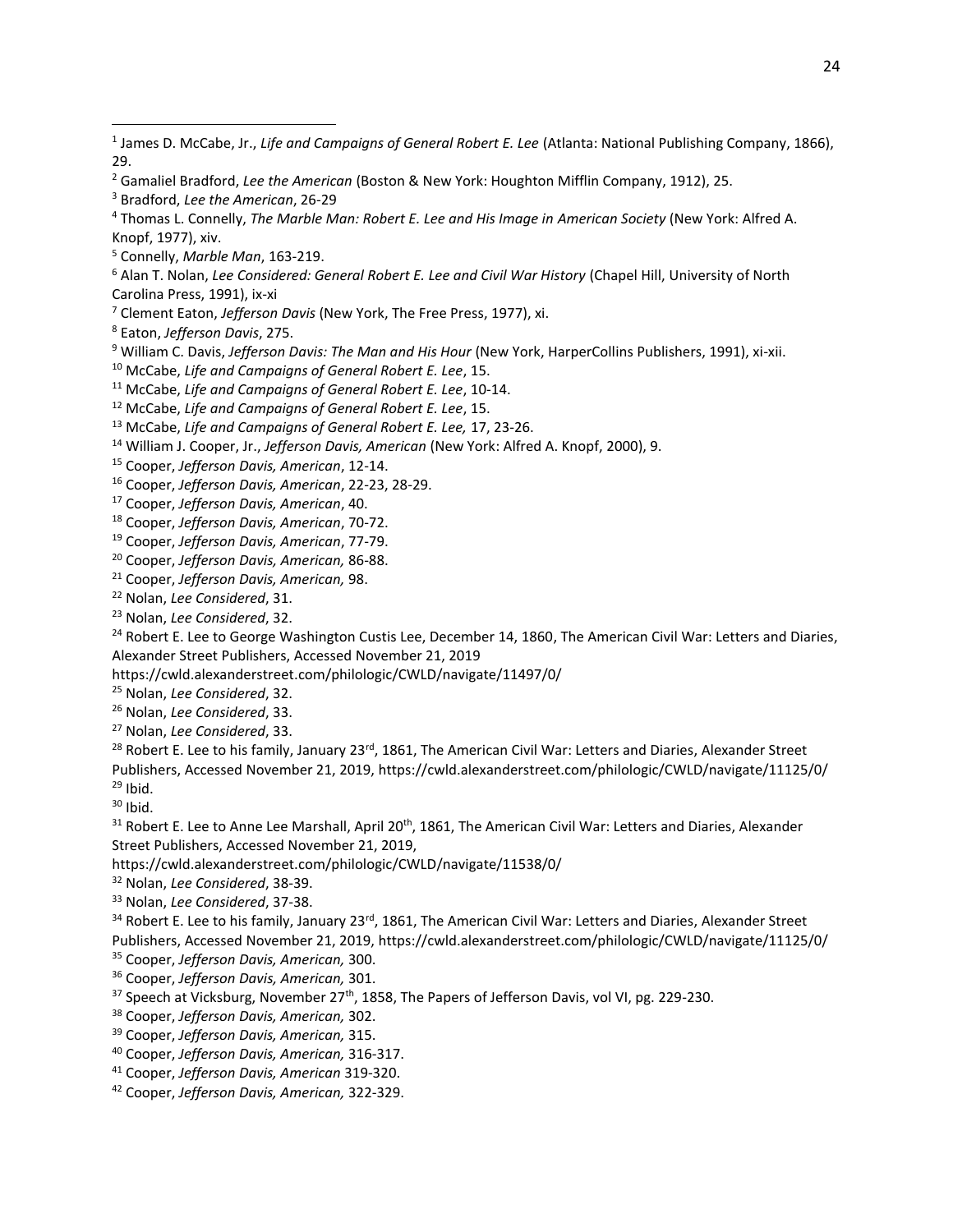- Cooper, *Jefferson Davis, American*, 525-526.
- 48 Jefferson Davis to Varina Davis, April 23<sup>rd</sup>, 1865, The American Civil War: Letters and Diaries, Alexander Street
- Publishers, Accessed November 21, 2019, https://cwld.alexanderstreet.com/philologic/CWLD/navigate/18348/0/ Nolan, *Lee Considered,* 134-135.
- Robert E. Lee to John W. Brockenbrough, August 24<sup>th</sup>, 1865, The American Civil War: Letters and Diaries, Alexander Street Publishers, Accessed November 21, 2019,
- https://cwld.alexanderstreet.com/philologic/CWLD/navigate/11267/0/
- Robert E. Lee to John Letcher, August 28<sup>th</sup>, 1865, The American Civil War: Letters and Diaries, Alexander Street Publishers, Accessed November 21, 2019,<https://cwld.alexanderstreet.com/philologic/CWLD/navigate/11268/0/> Robert E. Lee to Josiah Tatnall, September  $7<sup>th</sup>$ , 1865, The American Civil War: Letters and Diaries, Alexander
- Street Publishers, Accessed November 21, 2019,
- https://cwld.alexanderstreet.com/philologic/CWLD/navigate/11260/0/

Nolan, *Lee Considered,* 137-138.

- Nolan, *Lee Considered,* 138.
- Nolan, *Lee Considered*, 145-146.
- Nolan, *Lee Considered,* 11-12.
- Cooper, *Jefferson Davis, American,* 534, 566.
- Cooper, *Jefferson Davis, American,* 553.
- <sup>59</sup> Jefferson Davis to Varina Davis, February 17<sup>th</sup>, 1866, The American Civil War: Letters and Diaries, Alexander
- Street Publishers, Accessed November 21, 2019,
- https://cwld.alexanderstreet.com/philologic/CWLD/navigate/18321/0/
- Cooper, *Jefferson Davis, American*, 582.
- Cooper, *Jefferson Davis, American*, 575.
- Cooper, *Jefferson Davis, American*, 586, 595-596.
- Cooper, *Jefferson Davis, American*, 608.
- Cooper, *Jefferson Davis, American*, 619.
- Cooper, *Jefferson Davis, American*, 625.

Nolan*, Lee Considered*, 118.

Nolan*, Lee Considered*, 119.

Nolan, *Lee Considered*, 126-128.

Cooper, *Jefferson Davis, American*, 524.